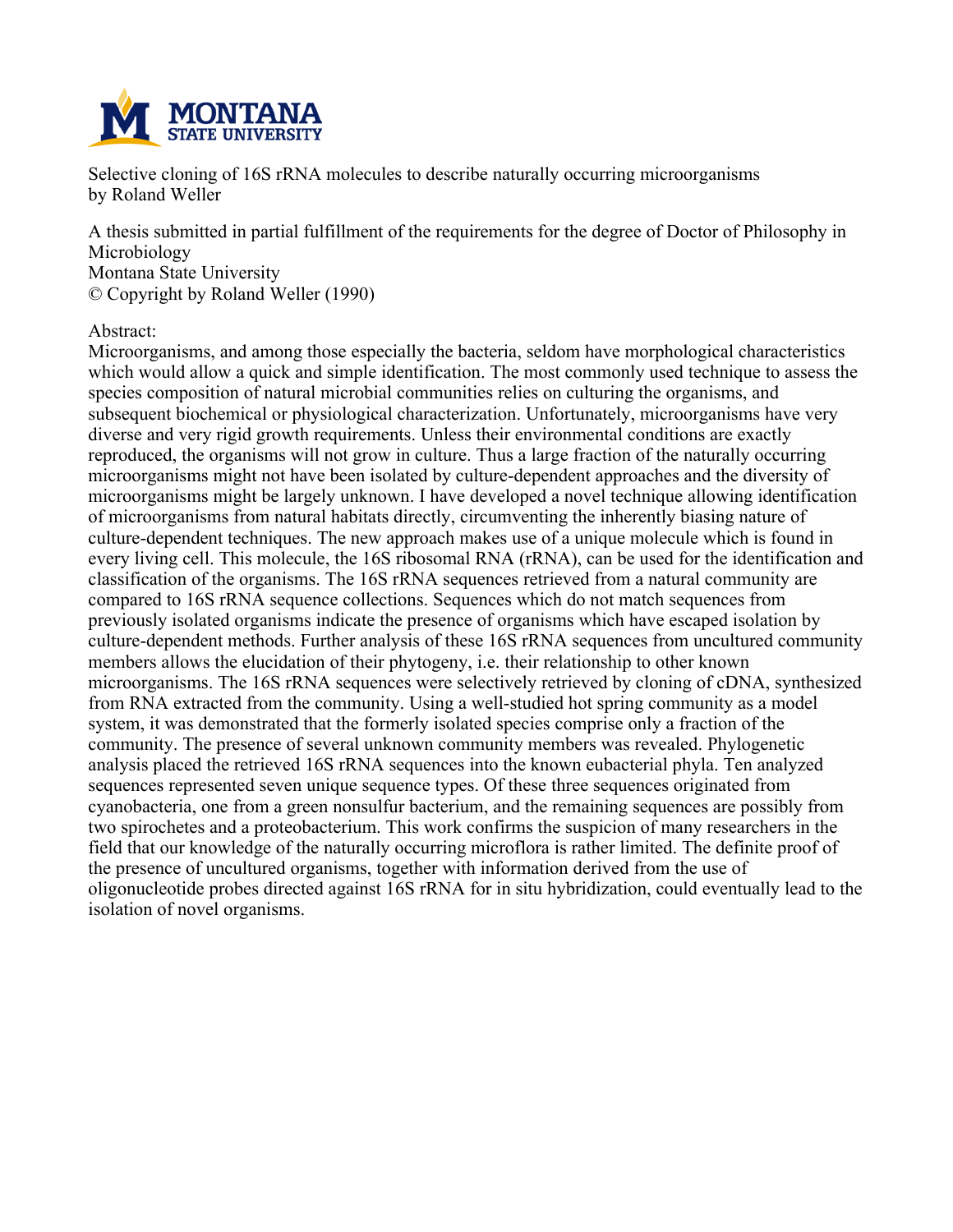## SELECTIVE CLONING OF 16S rRNA MOLECULES TO DESCRIBE

## NATURALLY OCCURRING MICROORGANISMS

by

Roland Weller

A thesis submitted in partial fulfillment<br>of the requirements for the degree

of

Doctor of Philosophy

 $\,$  in

Microbiology

MONTANA STATE UNIVERSITY Bozeman, Montana

June 1990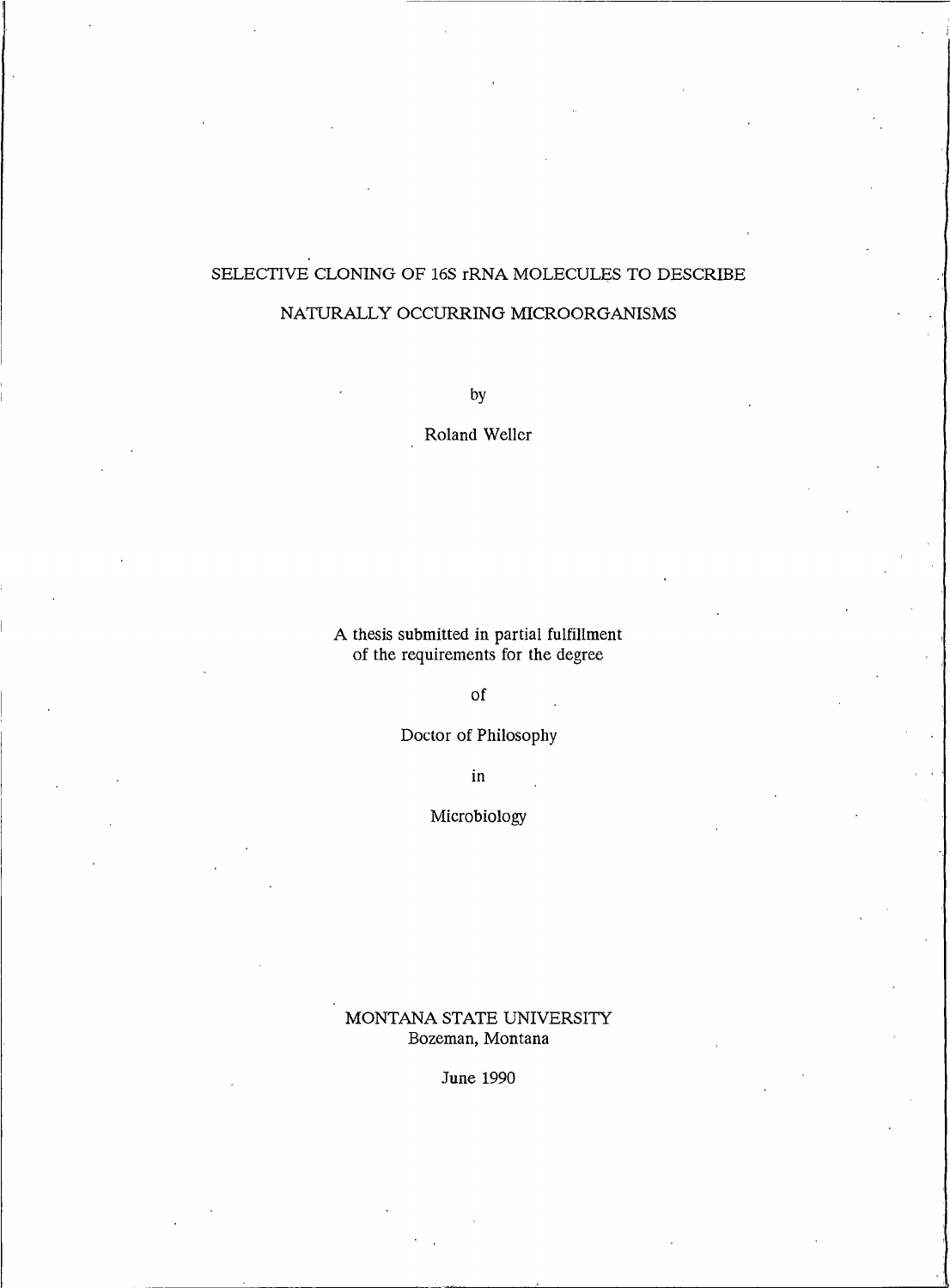$2378$ W4588

ii

#### **APPROVAL**

of a thesis submitted by

Roland Weller

This thesis has been read by each member of the thesis committee and has been found to be satisfactory regarding content, English usage, format, citations, bibliographic style, and consistency, and is ready for the submission to the College of Graduate Studies.

11 May 1990

his an Wad

Chairperson, Graduate Committee

Approved for the Major Department

Date May 1990

Head, Major Department

Approved for the College of Graduate Studies

June 5, 1990

Henry L Parsons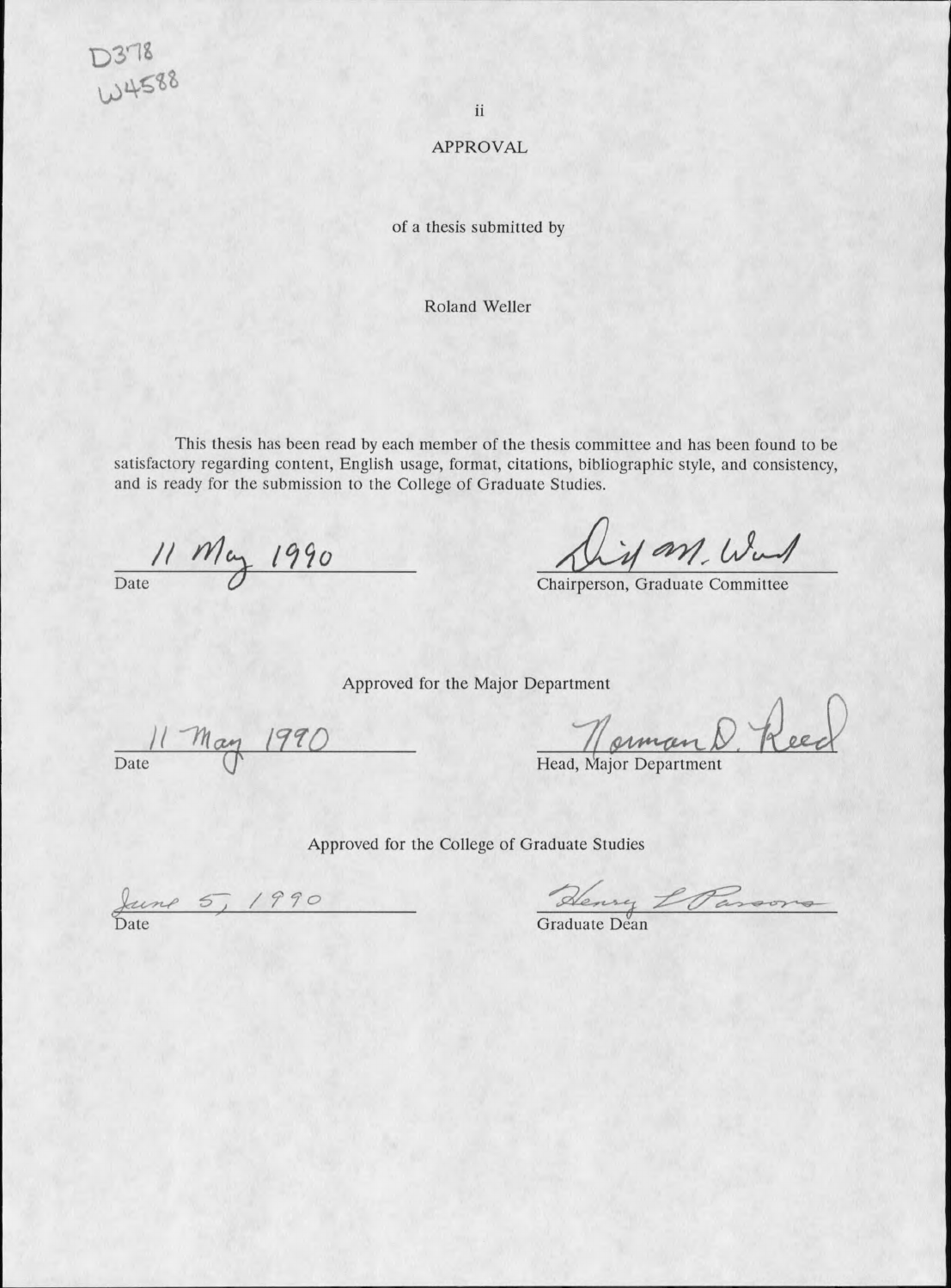### STATEMENT OF PERMISSION TO USE

In presenting this thesis in partial fulfillment of the requirements for a doctoral degree at Montana State University, I agree that the Library shall make it available to borrowers under rules of the Library. I further agree that copying of this thesis is allowable only for scholarly purposes, consistent with "fair use" as prescribed in the U.S. Copyright Law. Requests for extensive copying or reproduction of this thesis should be referred to University Microfilms International, 300 North Zeeb Road, Ann Arbor, Michigan 48106, to whom I have granted "the exclusive right to reproduce and distribute copies of the dissertation in and from microfilm and the right to reproduce and distribute by abstract in any format."

| Signature | $\mathbf{1}_{n}$ |  |
|-----------|------------------|--|
| Date      |                  |  |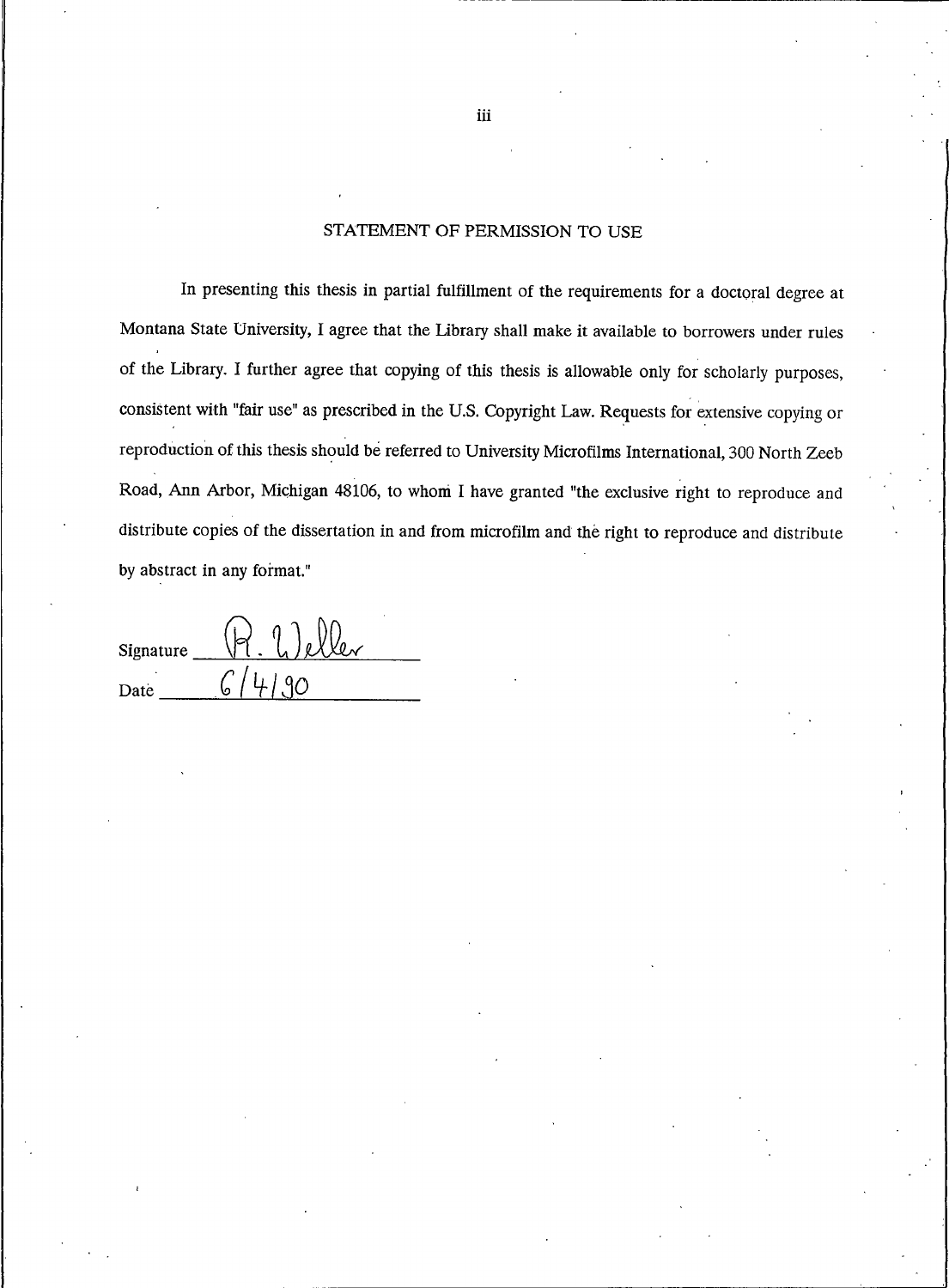#### **ACKNOWLEDGMENTS**

I wish to acknowledge all the people who have made possible this long and sometimes. strenuous but most of all fun endeavour in the world of science. Most of all I express my thanks to my wife Jennifer, who endured endless discussions about scientific problems, helped to develop the concept of the hexamer priming approach, and assisted in the isolation of ribosomes. Next I would like to thank my dear parents, who have supported me in every aspect of life and during many years of financial hardship. I am grateful to my advisor Dr. David M. Ward who was very patient with a not so traditional graduate student. I thank Mary Bateson, Dr. Clifford Bond, and Linda Mann for excellent advice throughout the work. I would further like to thank the Pacific Northwest Laboratories for a Department of Energy Research Fellowship awarded for the last year of this study.

This work was supported by grants BSR-8506602, BSR-8818358, and BSR-8907611 from the National Science Foundation.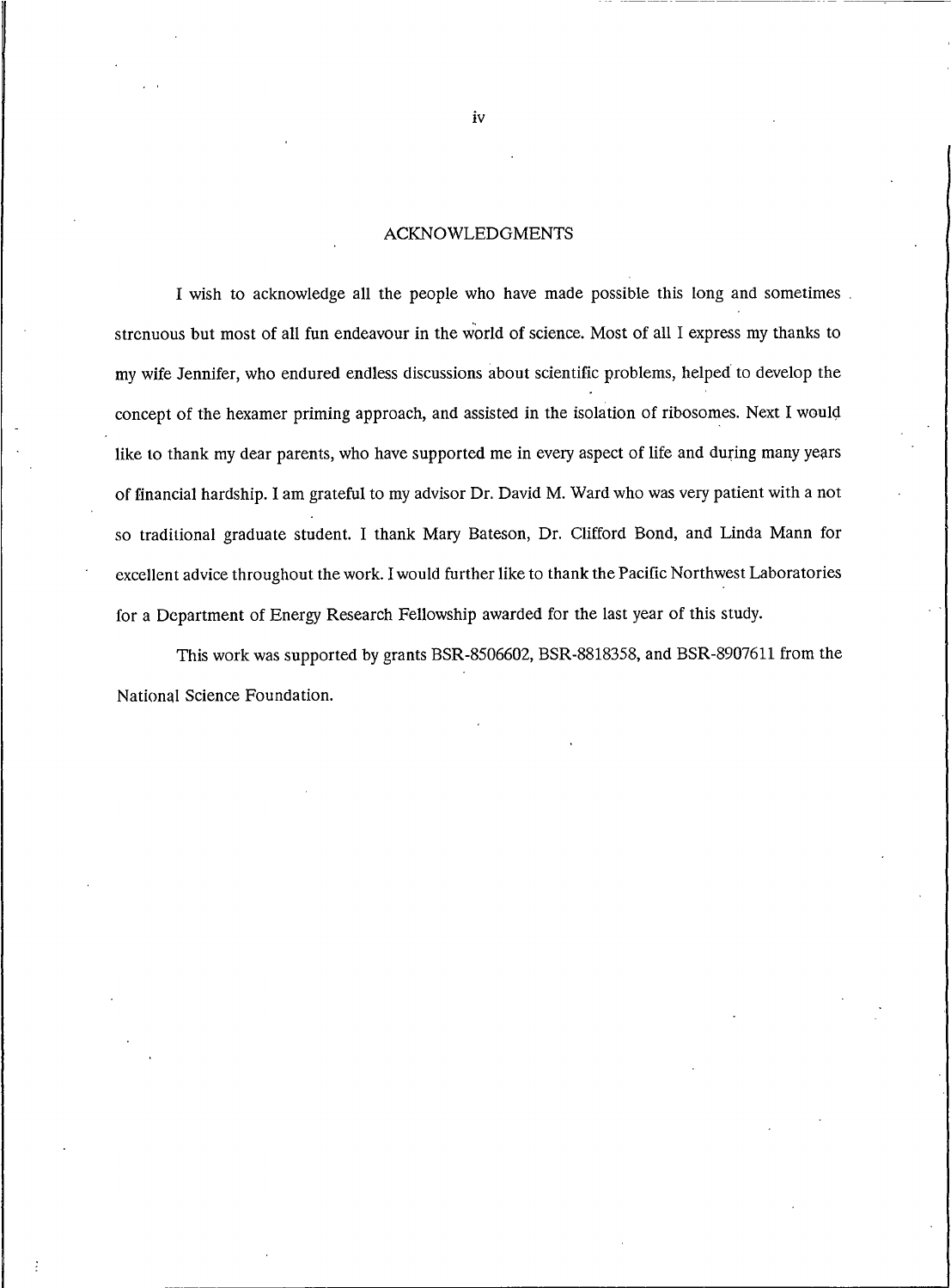## TABLE OF CONTENTS

|                                                                                                                                                                                                                                        | rage                                                                                                                 |
|----------------------------------------------------------------------------------------------------------------------------------------------------------------------------------------------------------------------------------------|----------------------------------------------------------------------------------------------------------------------|
|                                                                                                                                                                                                                                        | vii                                                                                                                  |
|                                                                                                                                                                                                                                        | viii                                                                                                                 |
|                                                                                                                                                                                                                                        | ix                                                                                                                   |
| Description of Natural Microbial Communities<br>Culture-independent Assessment of Natural Microbial Communities<br>The Octopus Spring Cyanobacterial Mat Community                                                                     | 1<br>1<br>$\mathbf{2}$<br>9<br>13                                                                                    |
| Collection of Samples and Lysis of Cells<br>Purification of 16S rRNA on Urea-Agarose Gels<br>Isolation of Ribosomes and Small Subunit RNA<br>Priming with a Specific Oligonucleotide (C-primer)<br>Size Fractionation of cDNA Products | 15<br>15<br>15<br>15<br>16<br>17<br>17<br>18<br>18<br>19<br>19<br>19<br>19<br>20<br>20<br>21<br>21<br>22<br>23<br>23 |
| cDNA Libraries Primed with a Specific Primer                                                                                                                                                                                           | 24<br>25<br>25<br>27<br>27<br>31<br>32<br>33<br>33                                                                   |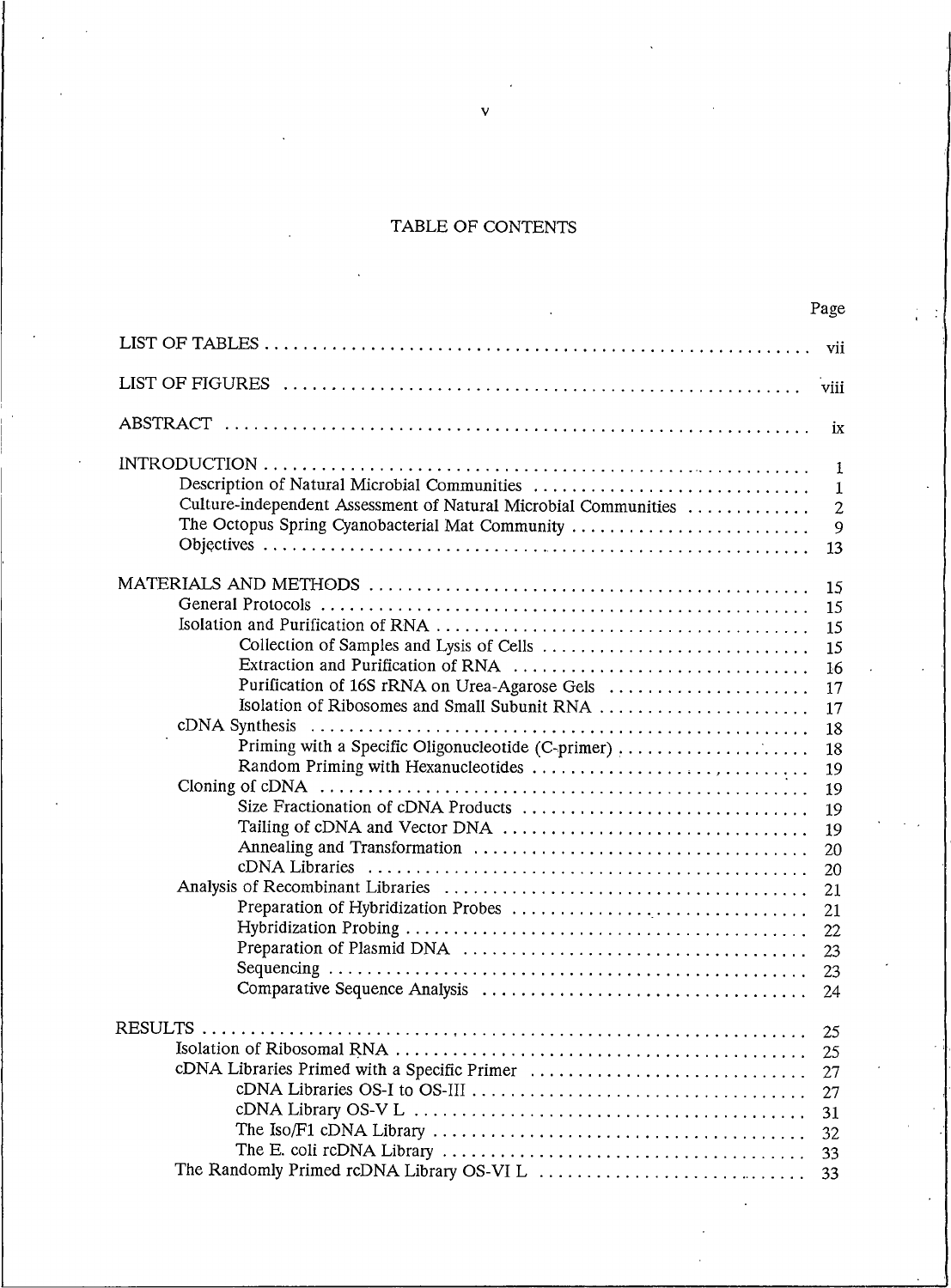#### TABLE OF CONTEN

| Molecular and Phylogenetic Characterization of Selected Recombinants 34              |  |
|--------------------------------------------------------------------------------------|--|
|                                                                                      |  |
|                                                                                      |  |
|                                                                                      |  |
|                                                                                      |  |
| <b>DISCUSSION</b>                                                                    |  |
| Fidelity of the 16S rcDNA Approach and Phylogenetic Implications of the Results . 48 |  |
|                                                                                      |  |
|                                                                                      |  |
|                                                                                      |  |
|                                                                                      |  |
|                                                                                      |  |
|                                                                                      |  |
|                                                                                      |  |
| OS-III and OS-VI L: Quantitative Community Structure Analysis 55                     |  |
|                                                                                      |  |
|                                                                                      |  |
|                                                                                      |  |
|                                                                                      |  |
|                                                                                      |  |
| Development of Probes for Unknown Community Members  62                              |  |
|                                                                                      |  |
|                                                                                      |  |
|                                                                                      |  |
| <b>APPENDIX</b>                                                                      |  |
|                                                                                      |  |

I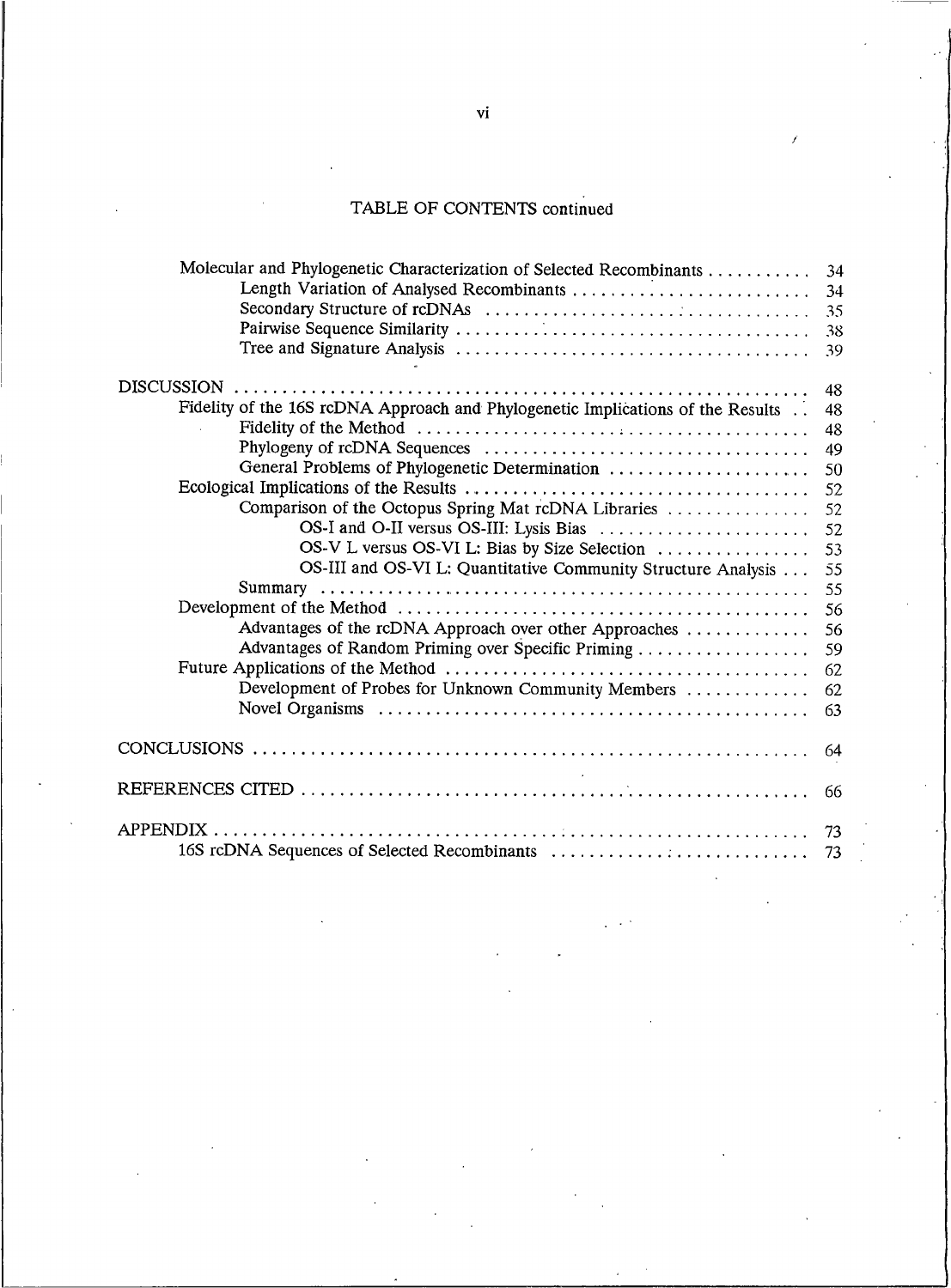# LIST OF TABLES

| Table                                                               | Page |
|---------------------------------------------------------------------|------|
|                                                                     |      |
|                                                                     |      |
|                                                                     |      |
| 4. Percent sequence similarities between highly related recombinant | -39  |
| 5. Similarity between recombinant 16S rcDNAs and 16S rRNA sequences |      |
| 6. Occurrence of phylum- or subphylum-characteristic nucleotides or | 42.  |

 $\rm{vii}$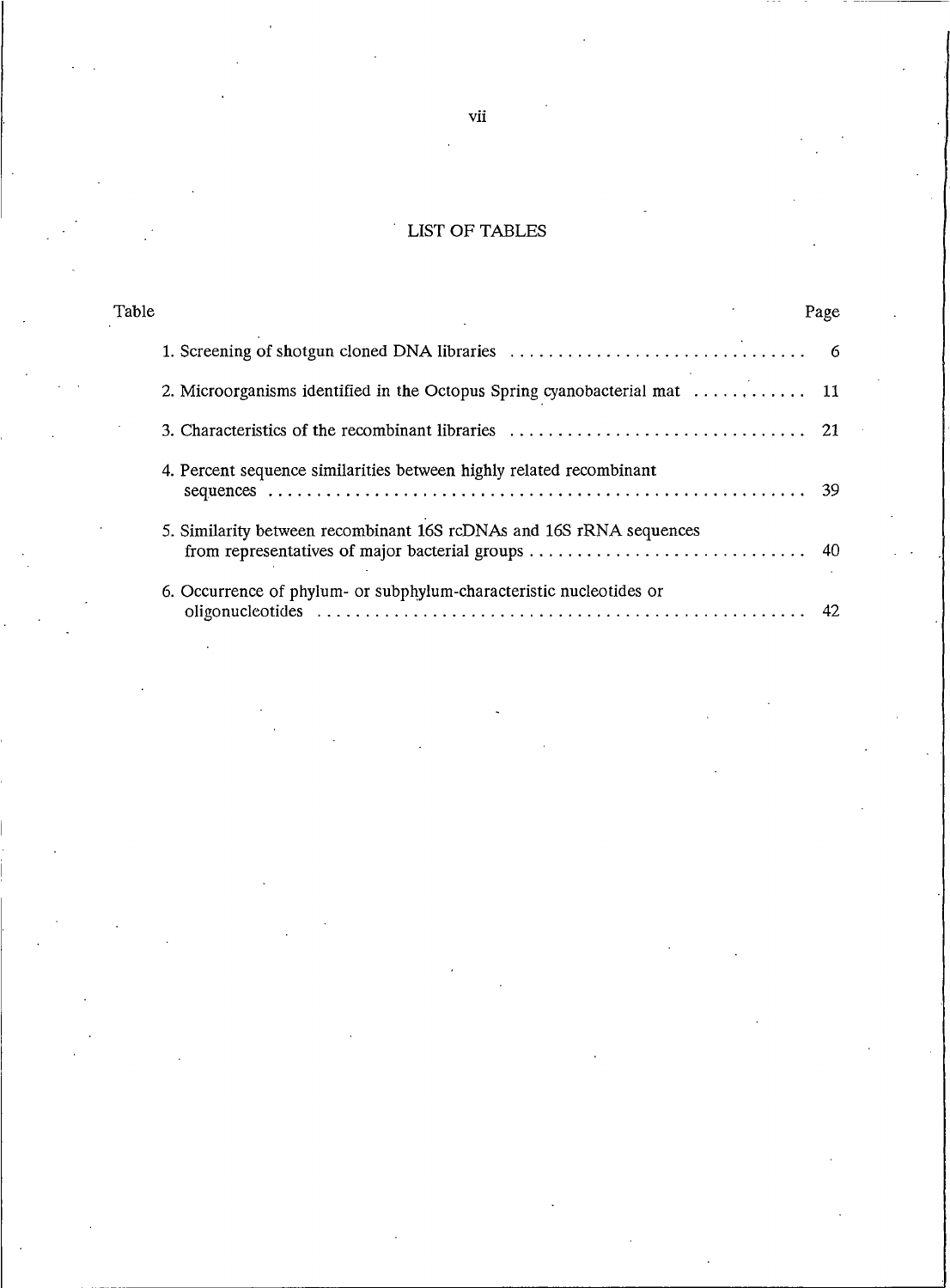### LIST OF F

| Figure |                                                                                     | Page |  |
|--------|-------------------------------------------------------------------------------------|------|--|
|        |                                                                                     |      |  |
|        |                                                                                     |      |  |
|        | 3. Comparison of random priming and specific priming approaches                     |      |  |
|        |                                                                                     |      |  |
|        |                                                                                     |      |  |
|        |                                                                                     |      |  |
|        |                                                                                     |      |  |
|        |                                                                                     |      |  |
|        |                                                                                     |      |  |
|        |                                                                                     |      |  |
|        | 11. First-strand 16S rcDNA reaction products synthesized from small subunit rRNA 31 |      |  |
|        |                                                                                     |      |  |
|        | 13. Analysis of recombinant plasmids from a hexamer-primed Octopus                  |      |  |
|        |                                                                                     |      |  |
|        |                                                                                     |      |  |
|        | 16. Phylogenetic placement of the cyanobacterial and spirochete-like                |      |  |
|        | 17. Phylogenetic affiliations of the OS-V L 8 rcDNA and the "H. oregonensis"        |      |  |
|        | 18. Phylogenetic affiliation of the OS-VI L 4 rcDNA with 16S rRNAs                  |      |  |
|        | 19. Phylogenetic affiliation of the OS-VI L 4 rcDNA with 16S rRNAs of               |      |  |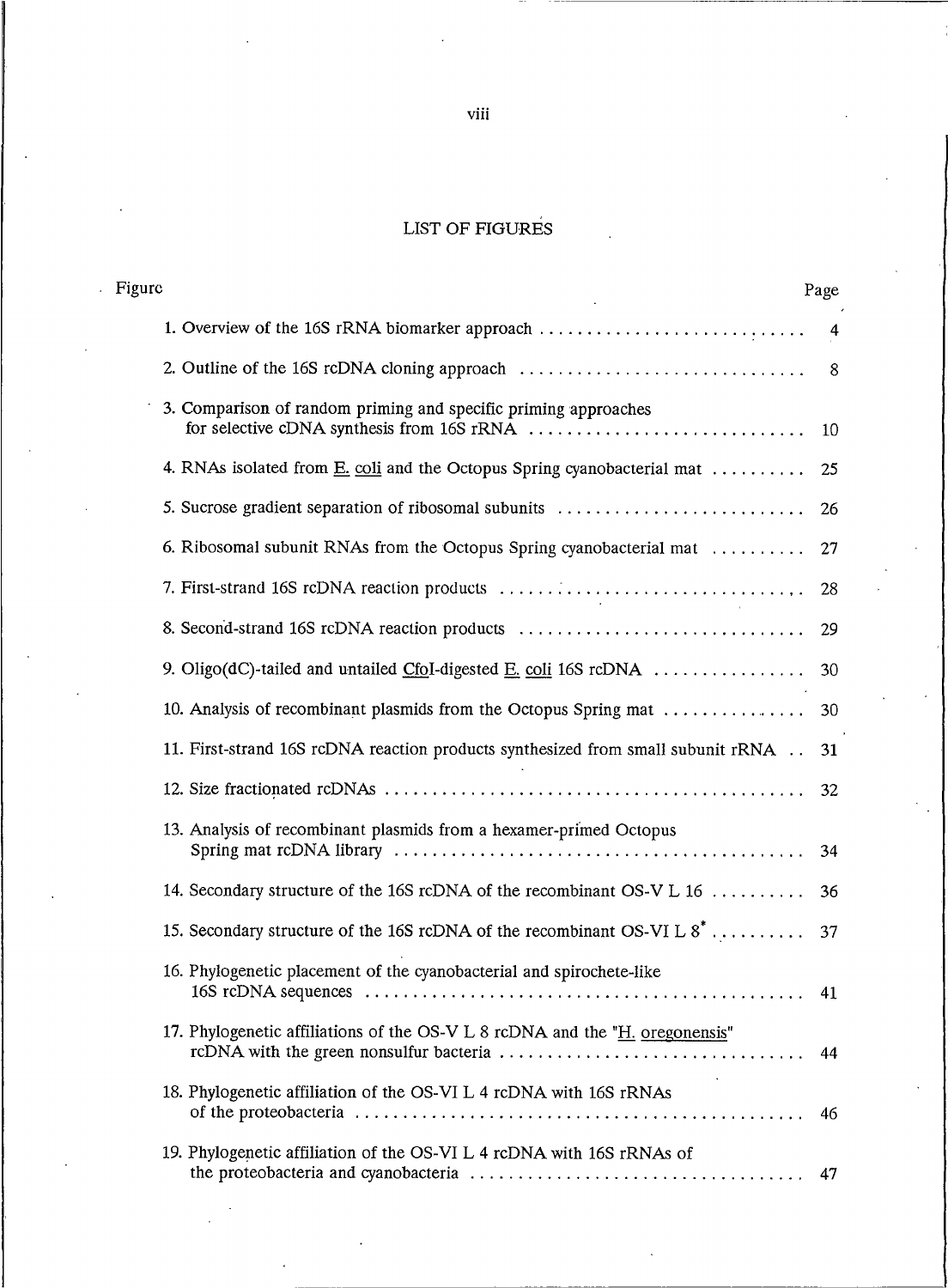### **ABSTRACT**

Microorganisms, and among those especially the bacteria, seldom have morphological characteristics which would allow a quick and simple identification. The most commonly used technique to assess the species composition of natural microbial communities relies on culturing the organisms, and subsequent biochemical or physiological characterization. Unfortunately, microorganisms have very diverse and very rigid growth requirements. Unless their environmental conditions are exactly reproduced, the organisms will not grow in culture. Thus a large fraction of the naturally occurring microorganisms might not have been isolated by culture-dependent approaches and the diversity of microorganisms might be largely unknown. I have developed a novel technique allowing identification of microorganisms from natural habitats directly, circumventing the inherently biasing nature of culture-dependent techniques. The new approach makes use of a unique molecule which is found in every living cell. This molecule, the 16S ribosomal RNA (rRNA), can be used for the identification and classification of the organisms. The 16S rRNA sequences retrieved from a natural community are compared to 16S rRNA sequence collections. Sequences which do not match sequences from previously isolated organisms indicate the presence of organisms which have escaped isolation by culture-dependent methods. Further analysis of these 16S rRNA sequences from uncultured community members allows the elucidation of their phylogeny, i.e. their relationship to other known microorganisms. The 16S rRNA sequences were selectively retrieved by cloning of cDNA, synthesized from RNA extracted from the community. Using a well-studied hot spring community as a model system, it was demonstrated that the formerly isolated species comprise only a fraction of the community. The presence of several unknown community members was revealed. Phylogenetic analysis placed the retrieved 16S rRNA sequences into the known eubacterial phyla. Ten analyzed sequences represented seven unique sequence types. Of these three sequences originated from cyanobacteria, one from a green nonsulfur bacterium, and the remaining sequences are possibly from two spirochetes and a proteobacterium. This work confirms the suspicion of many researchers in the field that our knowledge of the naturally occurring microflora is rather limited. The definite proof of the presence of uncultured organisms, together with information derived from the use of oligonucleotide probes directed against 16S rRNA for in situ hybridization, could eventually lead to the isolation of novel organisms.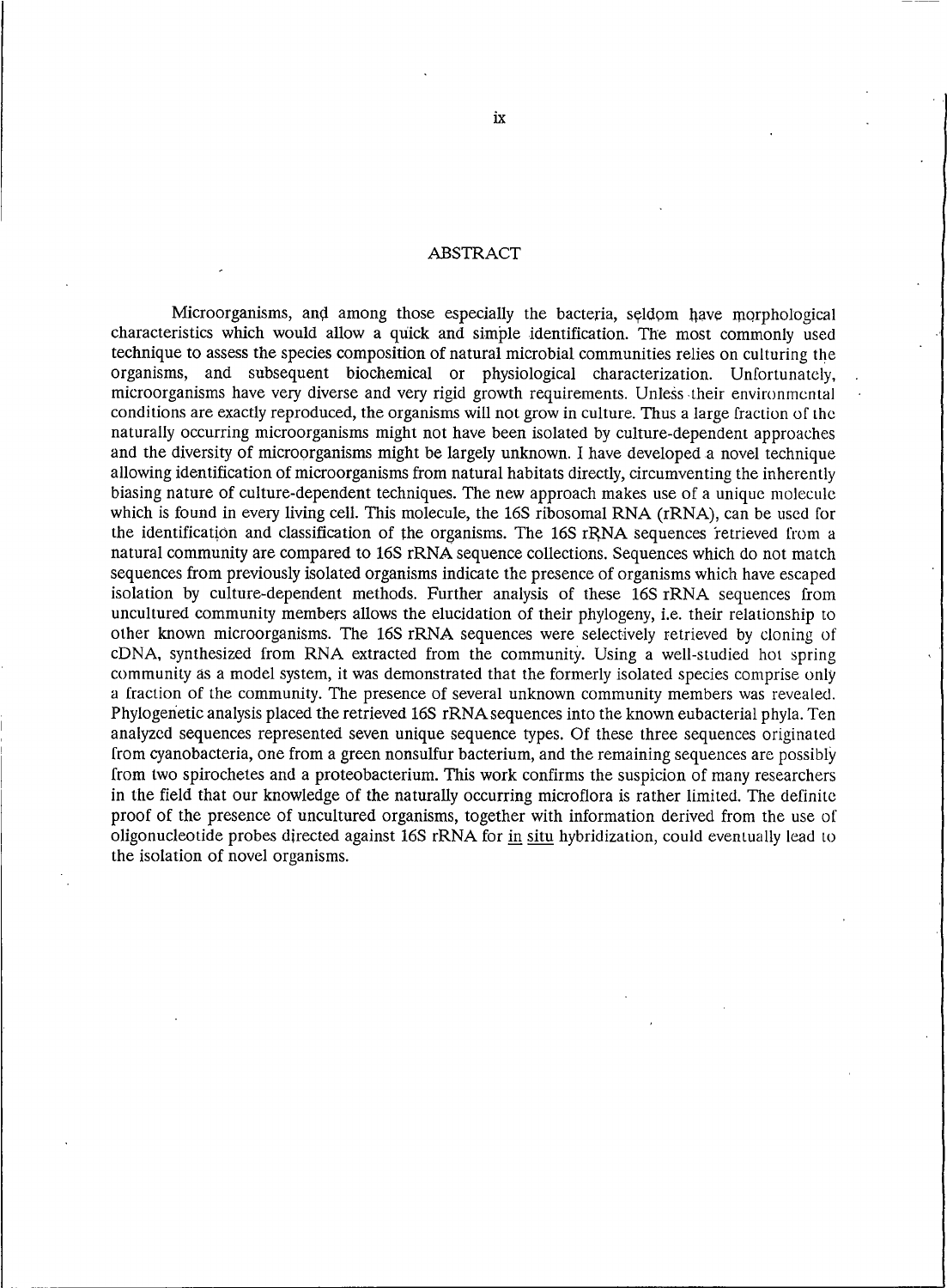### **INTRODUCTION**

#### Description of Natural Microbial Communities

The field of microbial ecology suffers from the lack of methods for the description of a microbial community in terms of its species composition as well as the numerical importance of the community members. Unlike plants or animals in macrobiotic ecosystems, microorganisms, with few exceptions, do not show distinctive morphological characteristics which would allow identification of the species. Microscopic observations can be helpful in some instances but in general are only used to confirm or strengthen a conclusion about the presence or dominance of a microorganism. Robert Koch (1843-1910) was the first to realize the importance of a pure culture of a microbe in order to characterize the organism biochemically. Ever since, cultivation and analysis of the biochemical potential of microorganisms has been the preferred method for their identification and classification. Scrgei Winogradsky (1858-1953) refined this principle for ecological purposes by including selective reagents into the culture medium to enrich particular physiological types of microorganisms. This strategy of the "selective enrichment culture" is still the most widely used approach to obtain information about the composition of microbial communities.

In 1987, Brock (10) attempted a critical evaluation of the field:

"During the past twenty years, the real field of ecology, macroecology, that is, has grown up and matured. The field of microbiology has changed beyond all recognition. But microbial ecology?"

He continues:

"..., many studies that pretend to be ecological are still using antiquated, discredited, or meaningless methods. Many studies are unfocused, or do not deal with important questions."

In his detailed look at the current state of microbial ecology, his major emphasis centers around the speculation that culture-dependent methods cannot retrieve all or even the most important community members. Determination of the full species diversity of a microbial community by the enrichment of

 $\mathbf{1}$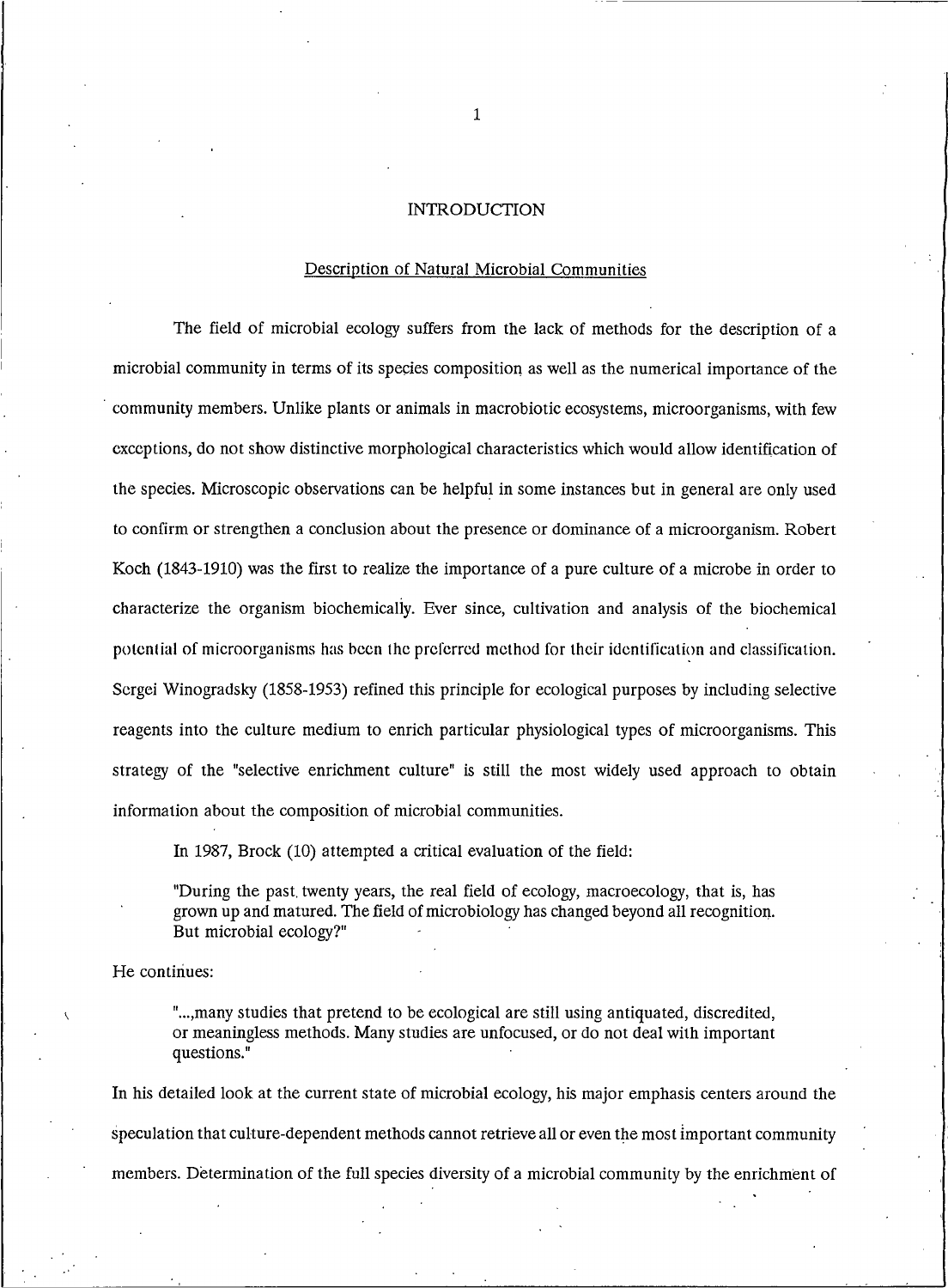physiological groups remains impossible. The reasons for this are manyfold. In order to reproduce an organisms' ecological niche, the investigator must be able to preconceive all the nutritional requirements of the organism. Not only the physiological requirements of the cells are important but also their physiological state. A viable but nonculturable stage in the life cycle of bacteria has commonly been observed (59). On the other hand, dormant cells or cells not active in a habitat, into which they might have been introduced by accident, can be grown on a suitable medium leading to the erroneous conclusion that the organism is an important, active community member.

Many other microbiologists have pointed out that our view of the microbial world is heavily biased by the culture-dependent methodology employed in the study of microbial habitats (1, 58, 73, 80, 96). To be able to understand the function of a complex ecosystem and the interactions among community members, the structure of the ecosystem must be defined. Thus one of the most important questions in microbial ecology still unanswered is: "Who lives and prospers in a given microbial community?". The conclusion of a committee of microbiologists and microbial ecologists (89) was:

"...ecologically relevant characterization of the members of complex bacterial populations requires the identification of [new chemotaxonomic markers] in a burgeoning field of biochemical/molecular/genetic research."

#### Culture-independent Assessment of Natural Microbial Communities

Knowing about the shortcomings of the culture-dependent approaches, researchers have developed several alternative techniques using biomarkers to assess the community structure of microbial ecosystems. A biomarker is a molecule or a set of molecules which is characteristic for a specific organism or a group of organisms. Lipids for example have been used to infer the presence of microbial groups in selected habitats (55, 81, 83). A lipid spectrum from a natural population can indicate the presence of a community member provided it has been demonstrated that these particular compounds are exclusively synthesized by the organism in question. Since we suspect that only a small percentage of the extant microorganisms is in culture it is currently hard to prove that lipid biomarkers come from one particular source organism. Thus the presence of lipid biomarkers must

 $\overline{2}$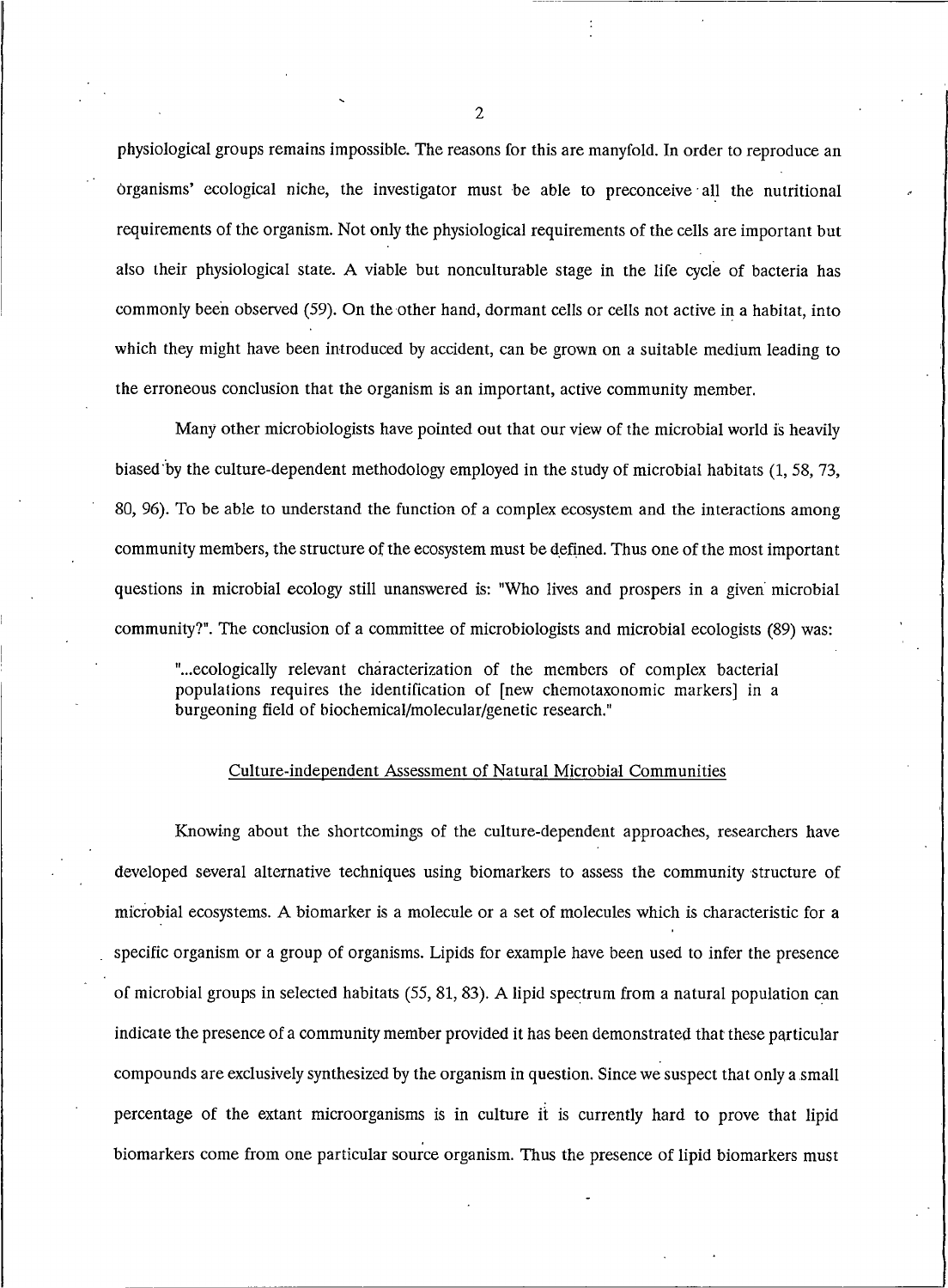be interpreted very carefully and considered group-specific at most. Cell surface antigens constitute another class of biomarkers. Antibodies against these markers can be species-specific (14) and have been used successfully in ecological studies (39, 74). The disadvantage of this approach is the necessity to have the organism in pure culture in order to raise antibodies for a species-specific identification. Again we see that only organisms can be detected whose presence is preconceived by the investigator.

A biomarker that is species-specific, present in all organisms, and can be identified without prior culturing of the organisms would be desirable for an unbiased look at microbial ecosystems. A class of molecules which may come close to meeting these requirements resides in the proteinsynthesizing machinery of every living cell. Ribosomal RNAs (rRNA) are an essential and functional component of the ribosome. Because of functional constraints some regions of the rRNA molecule have changed extremely slowly, while other regions have evolved much more rapidly (29). Due to the fast mutation in the variable regions most procaryotic species investigated have a unique rRNA sequence which can be used to identify the organism. The more conserved regions are very useful in phylogenetic analysis (22, 97) and for the alignment of the sequences which have to be compared in a position-by-position fashion (47). Another advantage of rRNA biomarkers is the fact that homologous molecules are easily identified by their sizes. There are small ribosomal subunit [SSU] rRNAs or 16S-like rRNAs, and large subunit [LSU] rRNAs or 23S-like and 5S-like rRNAs. The rRNA genes (and the products thereof) also seem to be free of the artefacts of lateral gene transfer (68). All the above holds true for all the rRNAs including the 5S, the 16S, and the 23S rRNA (in procaryotes).

The general approach for using rRNA sequences in ecological studies has been developed by Pace and colleagues (Figure 1.) (49, 54). A database of rRNA sequences from organisms in pure culture is established by sequencing isolated rRNA with the enzyme reverse transcriptase (36). rRNA sequences from the community members are retrieved and separated by cloning nucleic acids which code for the sequence. The sets of sequences can then be compared to reveal organisms which have formerly been isolated from the community and to demonstrate the presence of organisms not yet in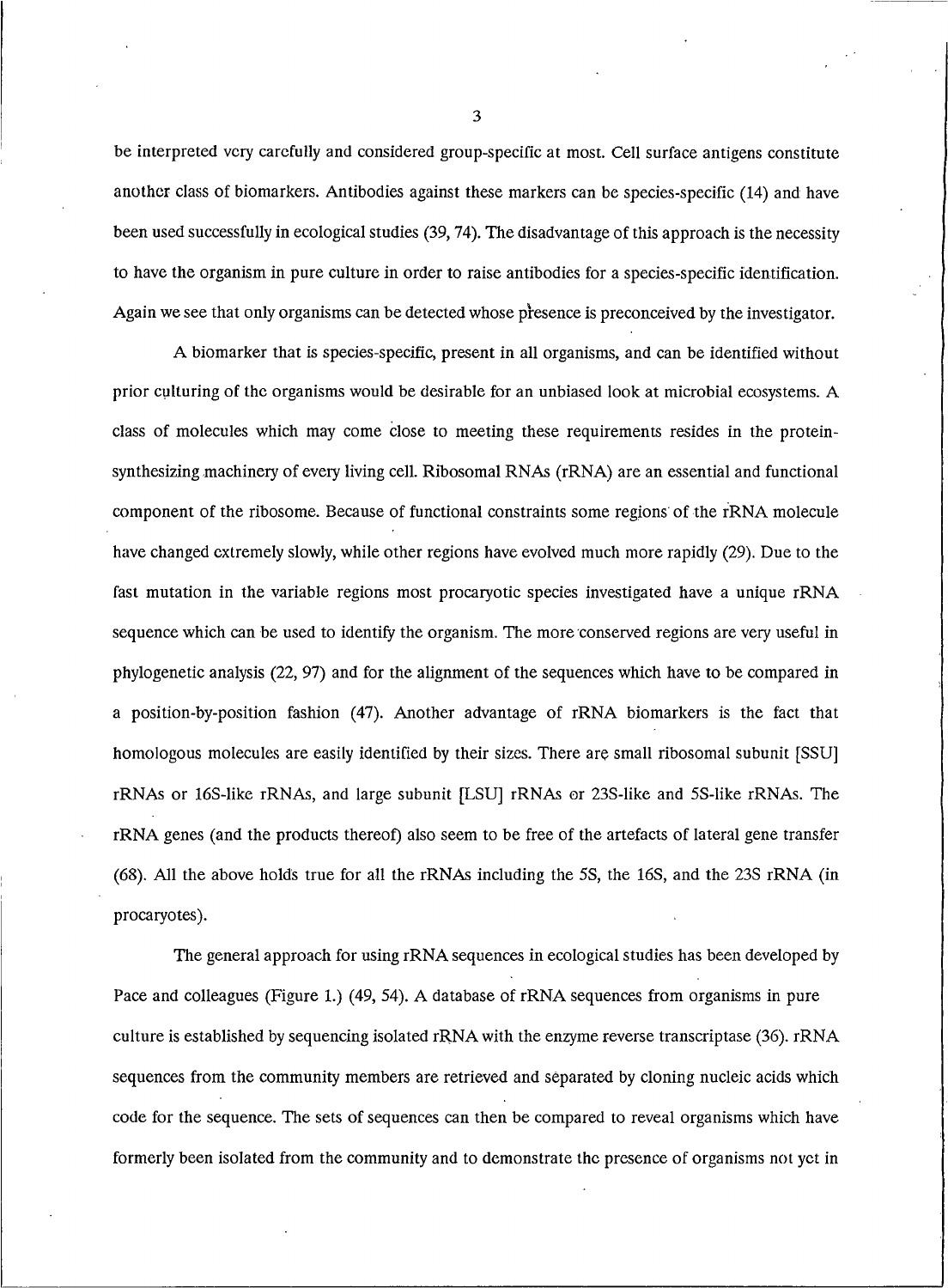

Figure 1. Overview of the 16S rRNA biomarker approach. rRNA sequences obtained from the natural community by cloning (left side) are compared to a collection of 16S rRNA sequences (database) from organisms in pure culture. Known organisms are identified through sequence identity.

culture. The sequence information of the non-cultured organisms can be used in phylogenetic analysis or to construct specific oligonucleotide probes for autecological studies (16, 25, 71). In addition such sequences will aid in the development of a universal phylogeny since phylogenetic analysis has so far been limited to sequences from organisms in laboratory culture. The obvious bias against organisms which live in a symbiotic or parasitic relationship, and are therefore more difficult to culture, can be overcome by the inclusion of novel sequences retrieved from un-cultured species (53). At a time when sequencing of long RNA molecules was still a problem the short 5S rRNA molecule found application as a biomarker in ecological investigations (54, 70, 72). The emphasis has now been shifted to the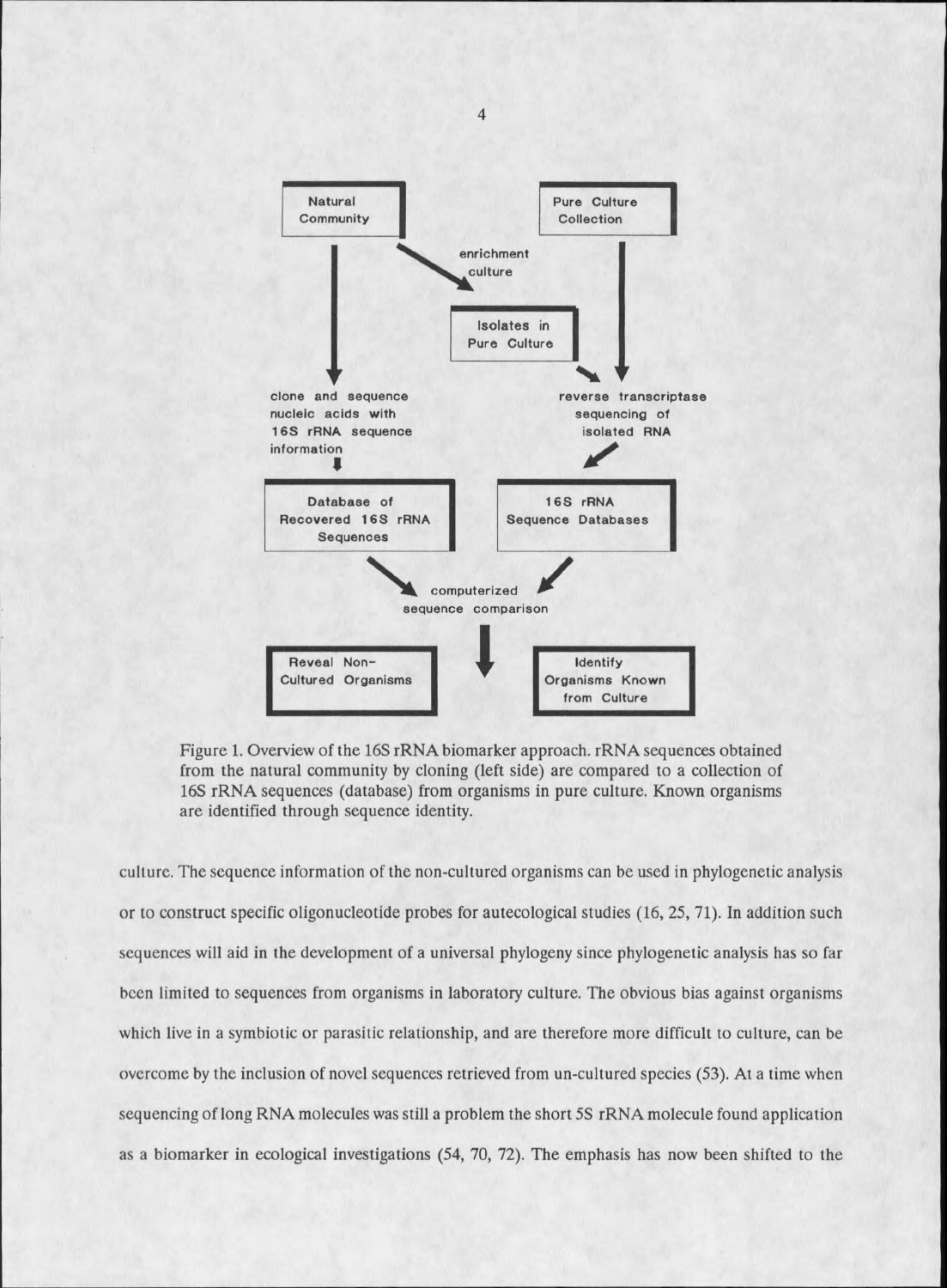16S rRNA, since longer sequences allow statistically more valid comparisons (54). The 23S rRNA would increase the power of resolution even further but due to its length full sequence determination remains difficult and the number of known and compiled sequences (i.e. database) is currently very limited.

Two studies of relatively simple communities demonstrate the power of the use of the 16S rRNA biomarker. In one investigation of sulfur-oxidizing endosymbionts of marine invertebrates the 16S rRNA was directly sequenced with reverse transcriptase from bacteria purified from the invertebrate gut tissue (18). The approach was successful since in each case one endosymbiont was so dominant that rRNA sequencing resulted in a nonambiguous sequencing gel pattern. The phylogenetic analysis of the partial sequences resulted in the placement of the endosymbionts in two clusters within the gamma-subdivision of the phylum proteobacteria (formerly the gamma-group of the "purple bacteria" [69]). In the second study the 16S rRNA genes of endosymbiotic bacteria were cloned after restriction endonuclease digestion of DNA isolated from whole pea aphids and excision of the DNA bands which hybridized with a eubacterial 16S rRNA probe (77). Two different 16S rRNA gene-bearing recombinants were recovered from two procaryotic intracellular symbionts which were again shown to belong to the gamma-subdivision of the proteobacteria.

The original approach to the analysis of complex communities was to retrieve 16S rRNA genes by shotgun cloning DNA obtained from the environment (54). Even though this proposal was put forth in 1986, no data have yet been published of shotgun-cloned 16S rRNA sequences. Only one paper reports the isolation of DNA suitable for the construction of recombinant libraries from a more complex environmental sample (23); the recovery of rRNA gene-bearing recombinants is not mentioned. One of the major limitations of shotgun-cloning is the need to screen thousands of recombinants to find a representative number of 16S rRNA genes, as these comprise only a small percentage of the total genes in such a library (40). My preliminary work may demonstrate this point (Table 1). Shotgun cloned DNA libraries were prepared with DNA isolated either from a natural microbial mat community (Nymph Creek Cyanidium mat) or from a pure culture of the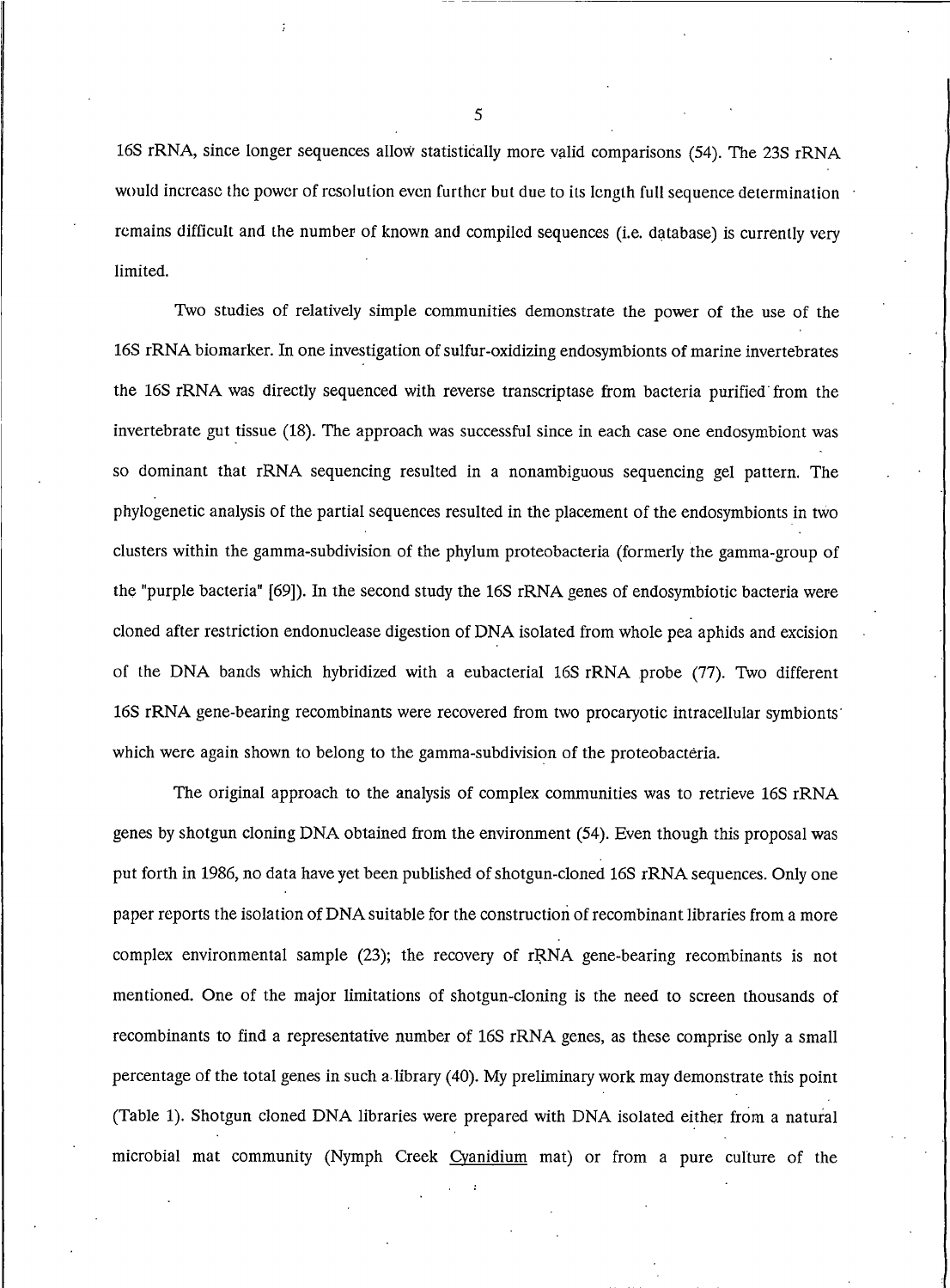archaebacterium Thermoplasma acidophilum. Extensive hybridization screening finally lead to the recovery of a single 16S rRNA gene bearing recombinant clone from the T. acidophilum library. A 16S rRNA gene bearing recombinant from the natural community could not be found after screening of approximately 100,000 recombinants. Shotgun cloning is further complicated by the fact that the genes of abundant community members will outnumber the genes of other community members. A more selective cloning of only the 16S rRNA sequences would definitely increase the range of applications of this very powerful biomarker method, especially allowing the analysis of complex microbial communities with a large number of unique community members.

| DNA library                  | Approximate number of<br>recombinants screened | 16S rDNA-bearing<br>recombinants recovered |
|------------------------------|------------------------------------------------|--------------------------------------------|
| T. acidophilum               | 30,000                                         |                                            |
| Nymph Creek<br>Cyanidium mat | 100,000                                        |                                            |

Table 1. Screening of shotgun cloned DNA libraries

(Weller and Ward, unpublished results).

The development of the polymerase chain reaction (PCR) (61) has allowed the million-fold amplification of specific genes. Amplification of the gene of interest before cloning can substantially reduce the screening effort required to locate the right clones. PCR has been used to recover 16S rRNA genes from organisms where the recovery of large amounts of DNA for cloning is difficult or impossible (43). Amplification of 16S rRNA genes from a marine picoplankton community has also been achieved (24). The fact that procaryotic organisms have different and usually unknown numbers of rRNA coding regions in conjunction with the non-linear amplification process, may make a quantitative analysis of the community structure with the PCR-based approach impossible.

I have decided to develop another selective cloning strategy, based on the synthesis of complementary DNA (cDNA) from 16S rRNA for the following reasons: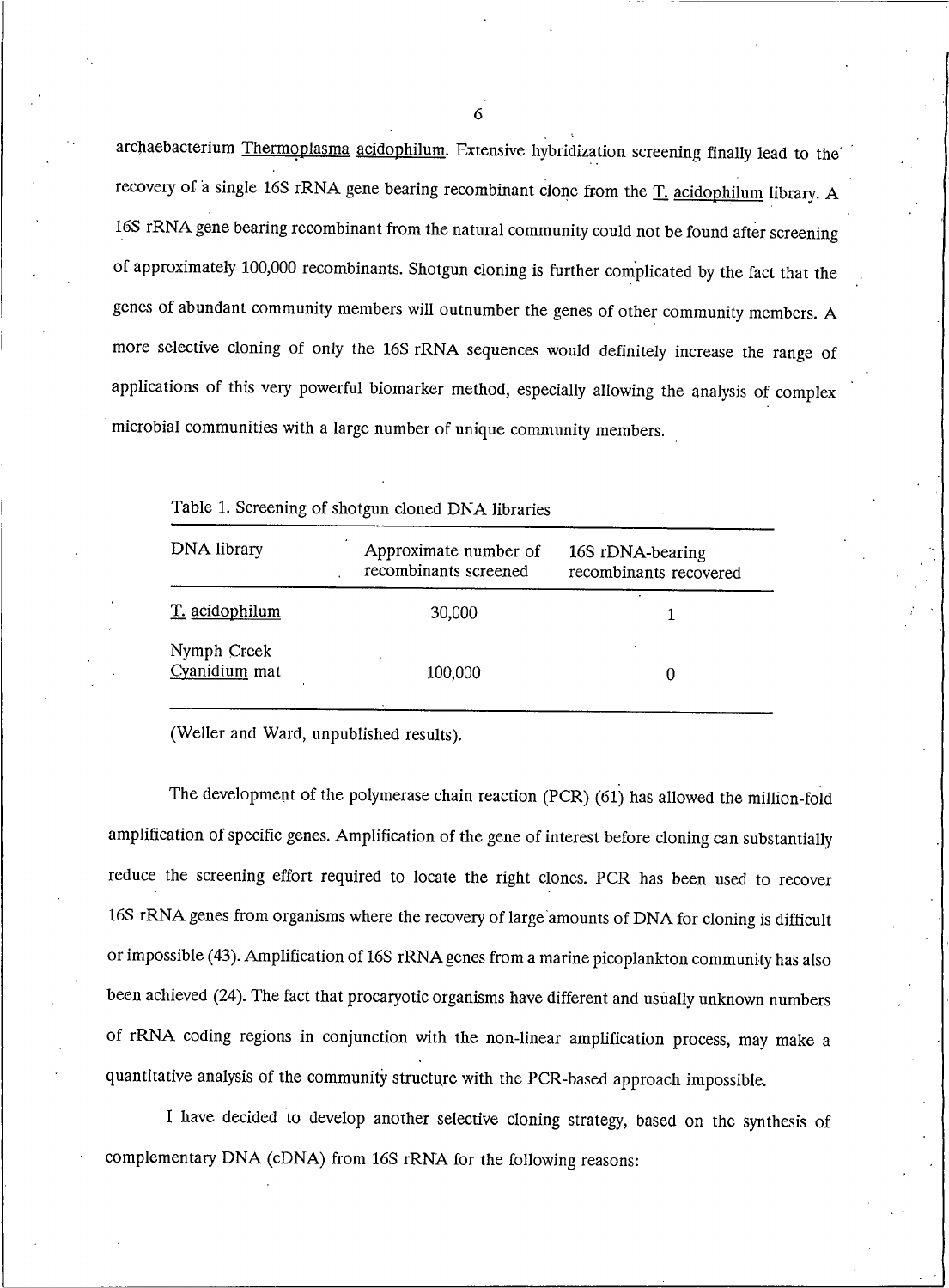1) Rather than amplifying the rRNA gene in vitro, the method makes use of the natural multiple transcription of the gene in the cell during the synthesis of ribosomes.

2) Each rRNA template can be used only one time for the synthesis of cDNA, thus preserving a record of the abundance of the rRNA sequence type. This abundance of 16S rRNA in a community is a function of the numerical importance of the organisms and their growth rate, and thus might give an indication of the protein synthetic capacity of the species.

An outline of the cloning strategy is shown in Figure 2. The method is based on cDNA synthesis from rRNA (35). Specific priming of cDNA synthesis requires only the isolation of total RNA from a cell lysate. The selectivity of the method is achieved by the use of an oligonucleotide complementary to a highly conserved region (36) within the 16S rRNA molecule as a primer. Only molecules which possess this region will serve as templates for the synthesis of cDNA. This specific priming is the basis for the selective retrieval of the 16S rRNA biomarker sequence. Under optimal conditions this results in the synthesis of a cDNA strand (16S rcDNA or rcDNA) which preserves the sequence of more than 90% of each 16S rRNA molecule. The second strand of the cDNA is made against the first strand by the use of Escherichia coli DNA polymerase I. Next a homopolymer tail consisting of deoxycytidine is synthesized onto the double-stranded 16S rcDNA. The rcDNA is annealed to a cloning vector with a complementary oligo-(dG) tail and transformed into E. coli. The use of cloning vectors with antibiotic resistance genes allows only recombinant cells to form colonies on a medium with the appropriate antibiotic. The formation of a PstI restriction endonuclease recognition site upon insertion of the oligo-(dC) tailed rcDNA makes a size analysis of the cloned rcDNAs possible.

Even though the approach described above does work very well several theoretical and practical considerations lead me to develop a second protocol for the synthesis of 16S rcDNA.

1) Posttranscriptional modifications of nucleotides of 16S rRNA molecules close to the priming region, or a high degree of secondary structure, might prevent efficient readthrough of the reverse transcriptase resulting in short rather than long rcDNA sequences.

2) It has not been established whether small subunit rRNAs from all natural occurring organisms do contain the conserved region required for specific priming.

 $\overline{7}$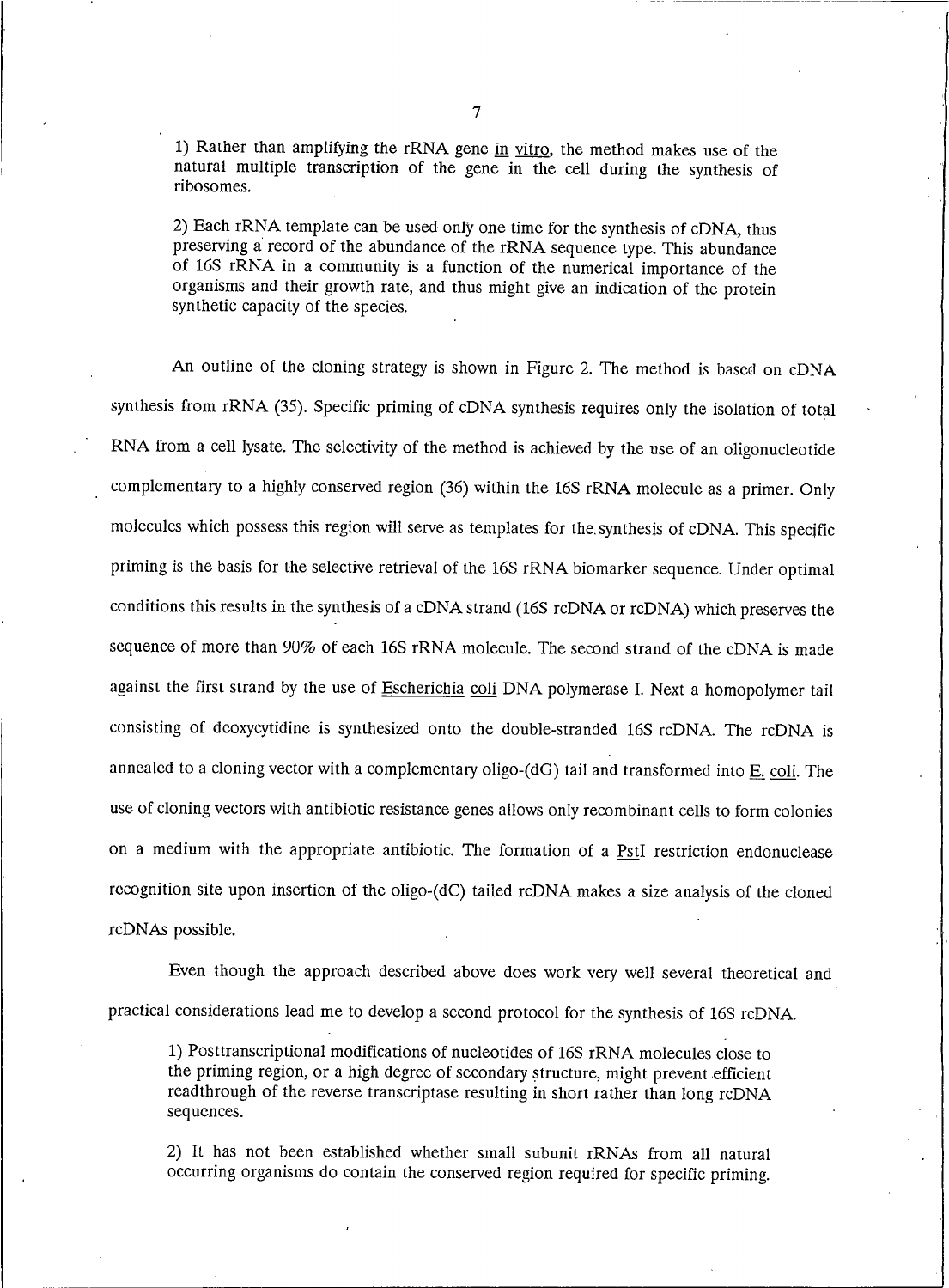

Figure 2. Outline of the 16S rcDNA cloning approach for the selective recovery of 16S rRNA sequences. ds, Double-stranded (from reference 90).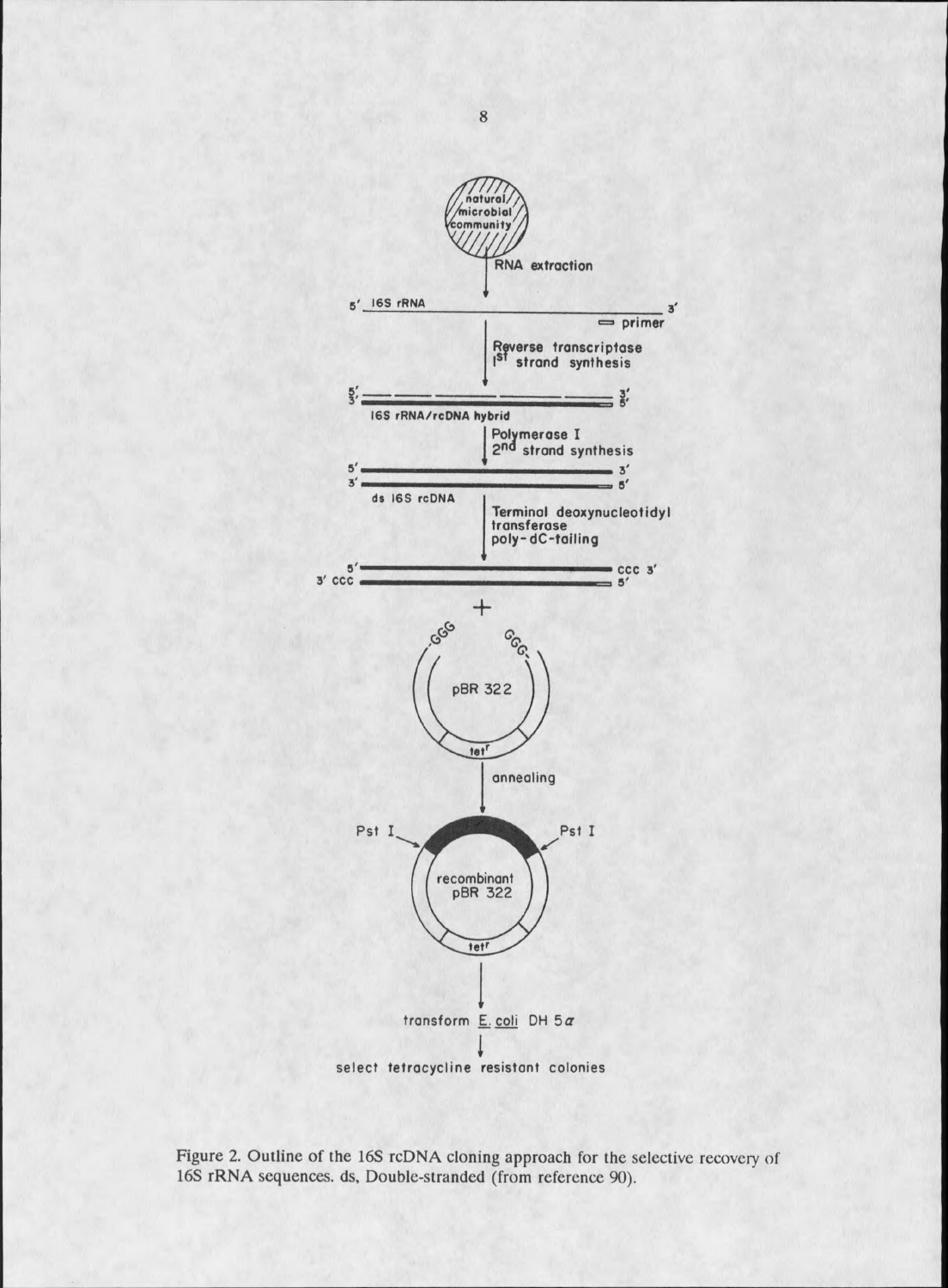3) In mitochondria, which could be considered highly specialized endosymbionts, noncontinuous SSU rRNAs have been discovered (28). It might very well be the case that other symbiotic organisms have evolved a similar SSU rRNA structure. This is an important consideration for the broad application of the cDNA approach to a wide variety of natural microbial communities.

In the second protocol random hexanucleotides are used to initiate cDNA synthesis at random along all molecules present in the reaction (60). The retrieved rcDNA molecules are on average smaller than the longest rcDNAs primed with the specific primer. This disadvantage however might well be outweighed by the unbiased recovery of SSU rRNA sequences. To restrict cDNA synthesis to 16S-like rRNAs the RNA has to be extracted from small ribosomal subunits (Figure 3).

#### The Octopus Spring Cyanobacterial Mat Community

To develop and test these molecular approaches to evaluating the composition of a microbial community it was decided to investigate a thoroughly-studied hot spring cyanobacterial mat community, found in Octopus Spring. Geothermal habitats are very stable throughout the seasons which might result in only minor fluctuations in the species composition of the microbial ecosystem. Alkaline geothermal springs are much more stable than acidic ones (8) and thus lend themselves better to long term investigations. The relatively high temperatures exclude higher life forms and limit the number of species adapted to the environment (9). No grazing eucaryotes are observed in the Octopus Spring mat and no evidence points at the presence of eucaryotic microbes.

Octopus Spring, in the earlier work called pool A, is located in the White Creek area in Yellowstone National Park (YNP), Wyoming (19). At the source the geothermally heated, slightly alkaline ( $pH 8.1$ ) water emerges with a temperature of 92 $^{\circ}$ C. The water cools rapidly in the shoulder areas of the pool and at temperatures between 42 to about  $72^{\circ}$ C a dark green cyanobacterial mat develops. The species composition as it has been determined by traditional methods (enrichment cultures and microscopy) is given in Table 2. The mat is laminated with an uppermost green layer (0.2-1.0 mm) where mostly phototrophic mat-building organisms are thought to thrive (19). Synechococcus lividus, a cyanobacterium, has been identified in the mat by microscopic observation

 $\mathbf{Q}$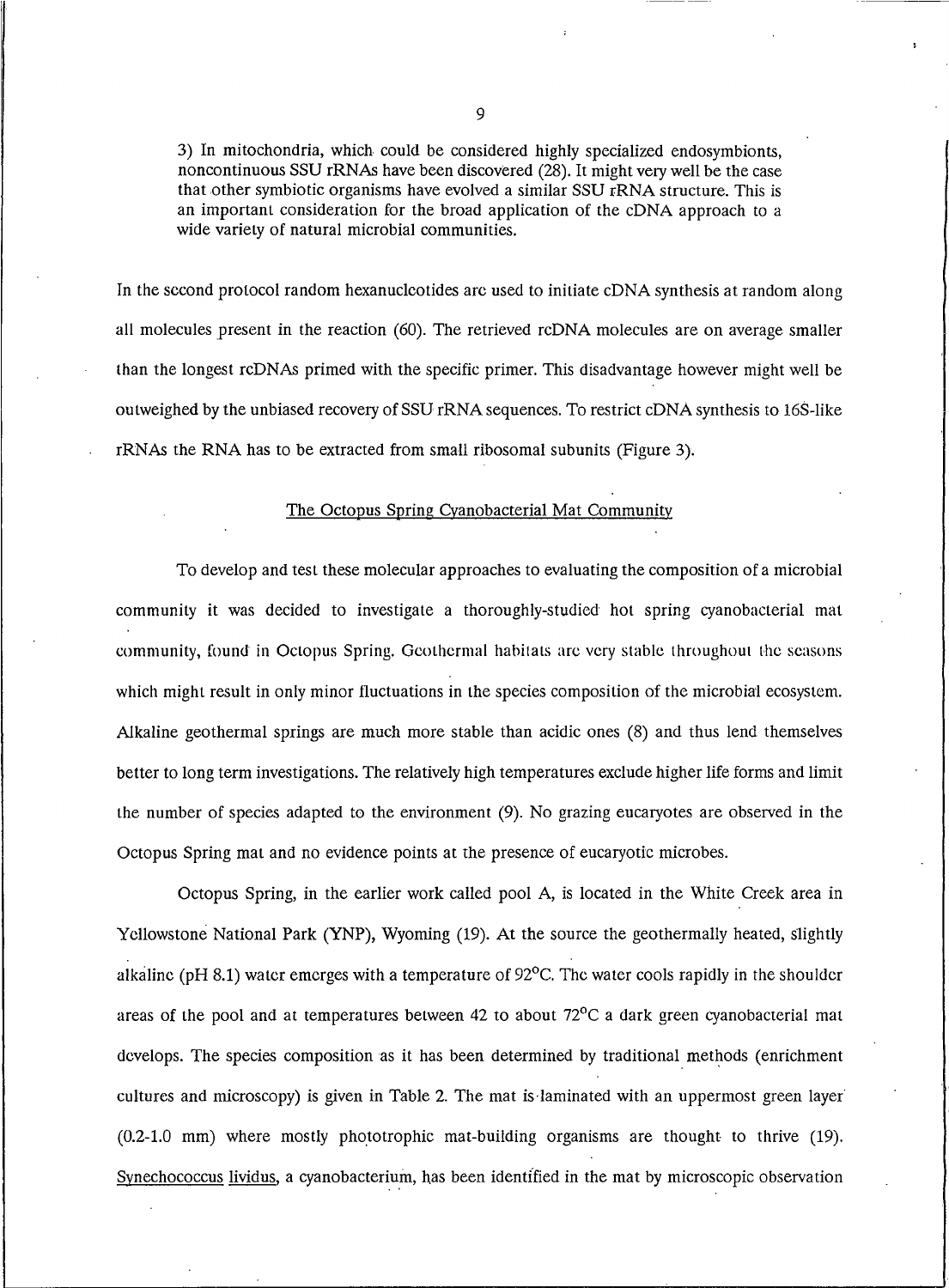

Figure 3. Comparison of random priming and specific priming approaches for selective cDNA synthesis from 16S rRNA. While total cellular RNA can be used in the presence of a specific primer which brings about the selectivity, 16S-like rRNA has to be obtained from the small ribosomal subunit to assure exclusive synthesis of 16S rcDNA when random priming is employed.

of its fairly "unique" morphology and characteristic autofluorescence of the cells' chlorophyll a. The cell density has been estimated, again by microscopic means, to be  $10^{10}$  cells per milliliter (5). A green nonsulfur bacterium, Chloroflexus aurantiacus, stabilizes the mat due to its filamentous morphology. Observations made with a Chlorofexus-specific immunological probe (74) indicate that the abundance of C. aurantiacus is also quite high. The same study indicates that Chloroflexus is not the sole filamentous organisms in the photic zone of the mat, since filaments of different widths are observed and not all of these react with the antibody. One strain of C. aurantiacus (Y-400) has been isolated from the study site (M. T. Madigan, personal communication). In the deeper layers (1-4 mm) of the cyanobacterial mat mostly moribund S. lividus (as judged by absence of autofluorescence in the cells), C. aurantiacus filaments, and the aerobic planctomycete bacterium Isosphaera pallida (formerly misclassified as a cyanobacterium, Isocystis spp.) are reported. The latter can be recognized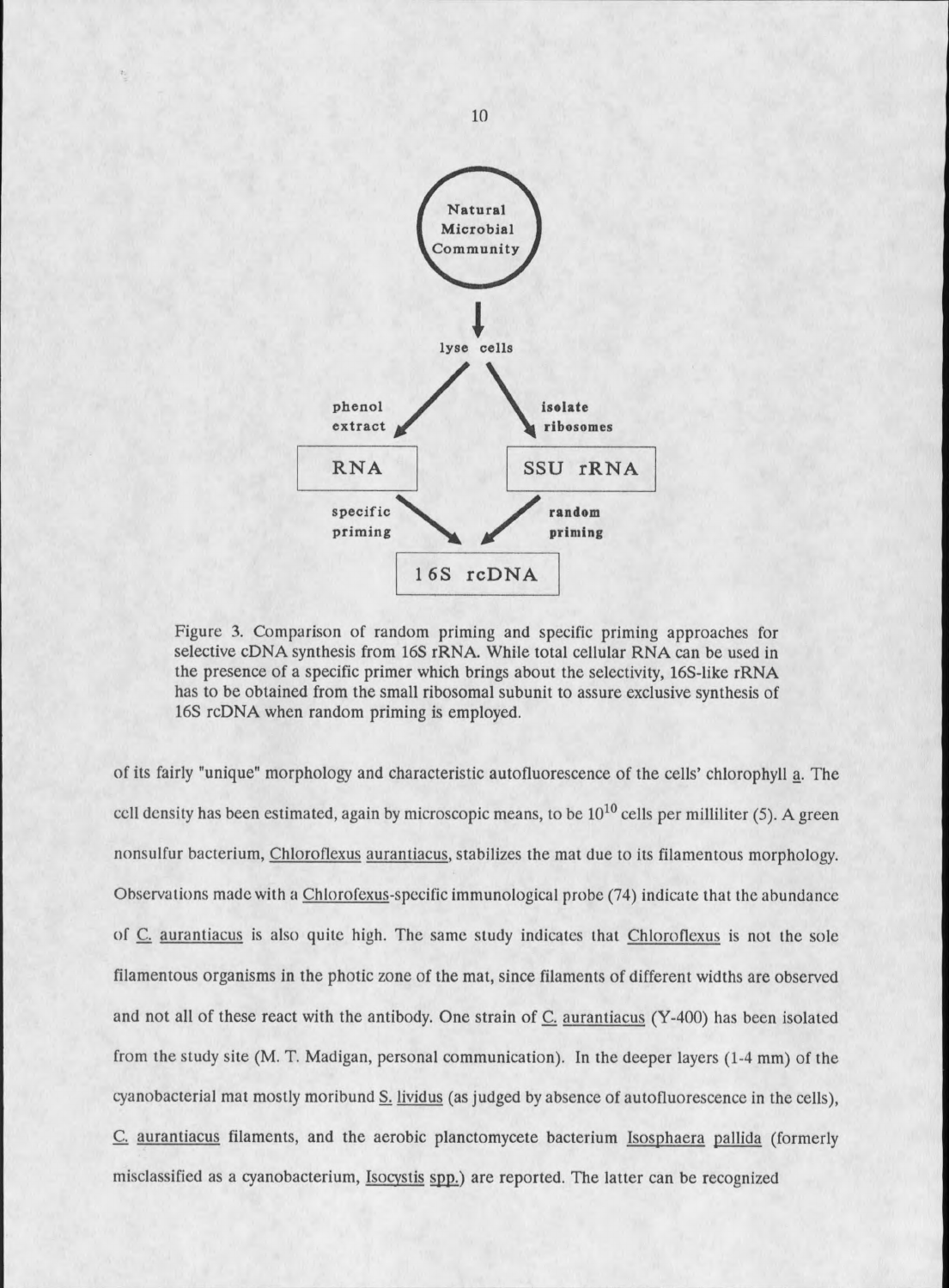| Organism                                | <u>Table 2. Microofganisms facintined in the Octopus Spring evanopacterial</u> mat.<br>Physiological Type<br>(Phylogenetic Type) | Abundance                                              |  |
|-----------------------------------------|----------------------------------------------------------------------------------------------------------------------------------|--------------------------------------------------------|--|
| Synechococcus lividus                   | Photosynthetic Cyanobacterium<br>(Cyanobacterial Phylum)                                                                         | High <sup>a</sup><br>(ca. $10^{10}$ ml <sup>-1</sup> ) |  |
| Chloroflexus aurantiacus                | Photosynthetic Bacterium<br>(Green Nonsulfur Phylum)                                                                             | High <sup>a</sup>                                      |  |
| Thermus aquaticus                       | Aerobic Heterotrophic<br>Eubacterium                                                                                             | Unkown <sup>b</sup>                                    |  |
| Isosphaera pallida                      | (Thermus/Deinococcus Phylum)<br>Aerobic Heterotrophic<br>Eubacterium                                                             | High <sup>a</sup>                                      |  |
| Thermomicrobium roseum                  | (Planctomycete Phylum)<br>Aerobic Heterotrophic<br>Eubacterium                                                                   | Moderate <sup>c</sup>                                  |  |
| Thermobacteroides acetoethylicus        | (Green Nonsulfur Phylum)<br>Anaerobic Fermentative<br>Eubacterium                                                                | High <sup>d</sup><br>$(ca. 10^7 \text{ml}^{-1})$       |  |
| Thermoanaerobium brockii                | (Gram Positive Phylum)<br><b>Anacrobic Fermentative</b><br>Eubacterium                                                           | Low <sup>e</sup>                                       |  |
| Thermoanaerobacter ethanolicus          | (Gram Positive Phylum)<br>Anaerobic Fermentative<br>Eubacterium                                                                  | Unknown <sup>b</sup>                                   |  |
| Clostridium thermohydrosulfuricum       | (Gram Positive Phylum)<br>Anaerobic Fermentative<br>Eubacterium                                                                  | Low <sup>e</sup><br>$(<10^3$ ml <sup>-1</sup> )        |  |
| Clostridium thermosulfurogenes          | (Gram Positive Phylum)<br>Anaerobic Fermentative<br>Eubacterium                                                                  | Lowe<br>$(<10^3$ ml <sup>-1</sup> )                    |  |
| Thermodesulfobacterium commune          | (Gram Positive Phylum)<br>Sulfate-reducing Eubacterium<br>(Novel Phylogeny)                                                      | Unknown <sup>b</sup>                                   |  |
| Methanobacterium<br>thermoautotrophicum | Methanogenic Bacterium<br>(Archaebacterium)                                                                                      | High <sup>d</sup><br>(ca. $10^{7}$ ml <sup>-1</sup> )  |  |

Table 2 Microorganisms identified in the Octon:

- 
- 

<sup>a</sup> Direct microscopic observation<br><sup>b</sup> Enriched from undiluted sample<br>c Suggested by lipid analysis (83)<br>d Enriched from highly diluted sample<br>e Enriched from low dilution samples

(modified from [84]).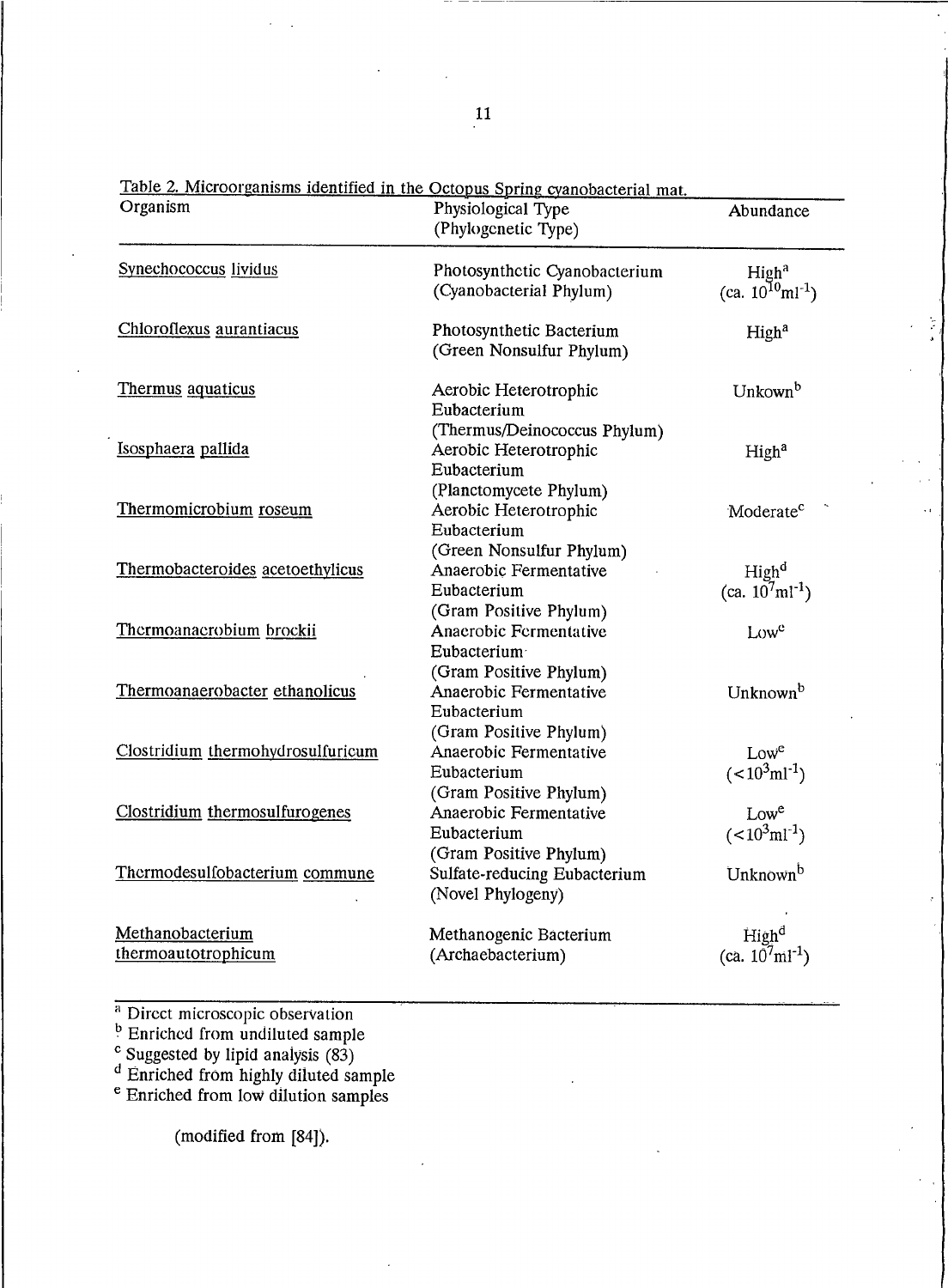microscopically due to its "unique" morphology (19). The only other aerobic organism, Thermus aquaticus, has been cultured from Octopus Spring from an undiluted sample (11). Since no attempt has been made to grow T. aquaticus from a diluted sample, which would allow an estimate of its abundance (by dilution to extinction), its numerical importance is unclear.

More is known about the anaerobic decomposition of the mat (82) and the organisms carrying out these processes. Thermobacteroides acetoethylicus was isolated from a high dilution sample (6, 101), indicating that this obligately anaerobic fermentative bacterium may be an important decomposer. Other fermentative bacteria, like Thermoanaerobium brockii, Thermoanaerobacter ethanolicus, Clostridium thermohydrosulfuricum, and C. thermosulfurogenes might be less important, since they have only been isolated by low-dilution enrichment (63, 94, 95, 101, 103). The fermentation products of the anaerobic chemoorganotrophic bacteria may be used by either acetogenic bacteria, sulfate-reducing bacteria, or methanogenic bacteria (88). Sulfate reduction seems to play a role in the decomposition of the mat  $(19)$ , even though the concentration of sulfate is low  $(84)$ , and methanogenesis should dominate sufur reduction (82). The only sulfate reducing bacterium known to inhabit the mat is Thermodesulfobacterium commune (102), which has been enriched from undiluted samples. A methanogenic archaebacterium, Methanobacterium thermoautotrophicum, has been isolated from the Octopus Spring mat (62) and methanogens have been detected microscopically due to the green autofluorescence of the coenzymes characteristic for this group of organisms. Since M. thermoautotrophicum has been isolated from a high-dilution sample the abundance is estimated to be on the order of  $10^7$  cells per milliliter (62, 101).

The presence of several other organisms in the mat has been suggested. Doemel et al. (19) report the presence of a filamentous cyanobacterium similar to Pseudoanabaena. The photosynthetic bacterium "Heliothrix oregonesis" is another filamentous organism which could be an Octopus Spring community member (84). This organism does not grow axenically and has only been obtained as a coculture with I. pallida. 5S rRNA sequence analysis suggested a relationship between "H. oregonensis" and C. aurantiacus (56). Lipid biomarkers, specifically mono<sub>r</sub> and bicyclic biphytanyl ethers, indicate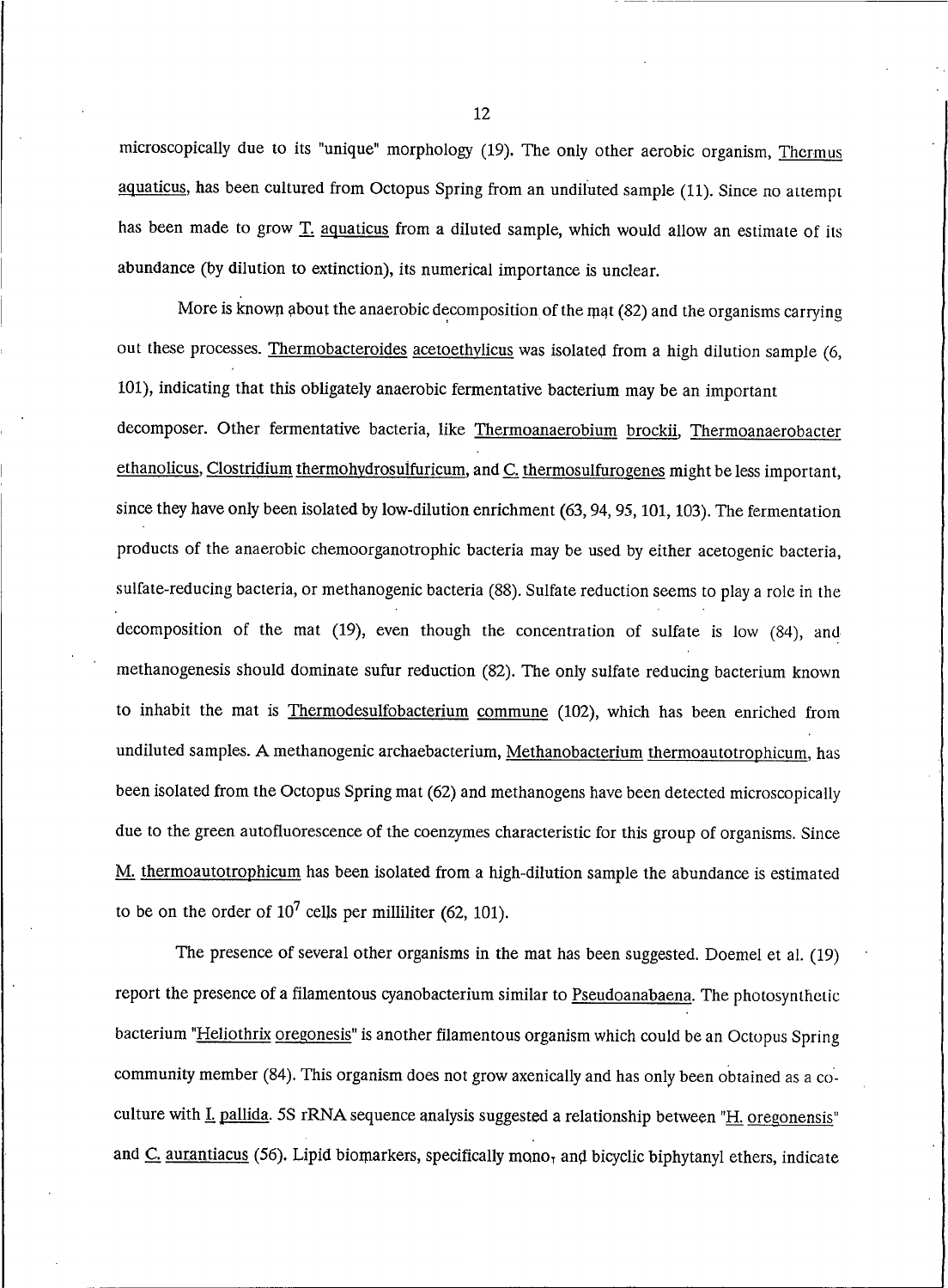the possible presence of a sulfur-dependent archaebacterium (81). A nonphotosynthetic green nonsulfur bacterium (defined phylogenetically [50]), Thermomicrobium roseum, synthesizes very characteristic long-chain diols, which have been detected in the mat (83). None of these bacteria have yet been cultured from this habitat.

There are other reasons to study the Octopus Spring cyanobacterial mat. Thermophilic environments are of interest since they might harbor novel organisms which can be exploited in biotechnological processes (46, 90). Novel organisms are also of profound interest for the evolutionary disciplines (9, 53, 97). Geochemists and paleobiologists consider the laminated mats to be modern equivalents of the ancient, fossilized stromatolites (85).

In summary, the Octopus Spring cyanobacterial mat combines several features which make the microbial habitat an attractive model system. The community is very stable, and microbiologically well characterized, although several community members including the mat-building cyanobacterium have only been suggested on the ground of microscopic observations. Information about organisms isolated from the mat, or observed in the mat allowed our laboratory to construct a sequence database (3, 4, 86) against which we can compare sequences directly retrieved from the habitat. Once more reliable information about the composition of the Octopus Spring mat community has been gained with culture-independent approaches, our knowledge about physiological processes should allow a better interpretation and integration of all results from this community.

#### Objectives

1) The major goal was to develop culture-independent methods for the description of the species composition of microbial communities based on specific retrieval of 16S rRNA sequences.

2) The methods were used to test the hypothesis that traditional culture-dependent approaches have not completely described the microflora of a well-studied microbial community found in Octopus Spring, Yellowstone National Park. 16S rRNA sequences from pure cultured organisms, enriched from the cyanobacterial mat, were compared to 16S rRNA sequences directly retrieved from the community.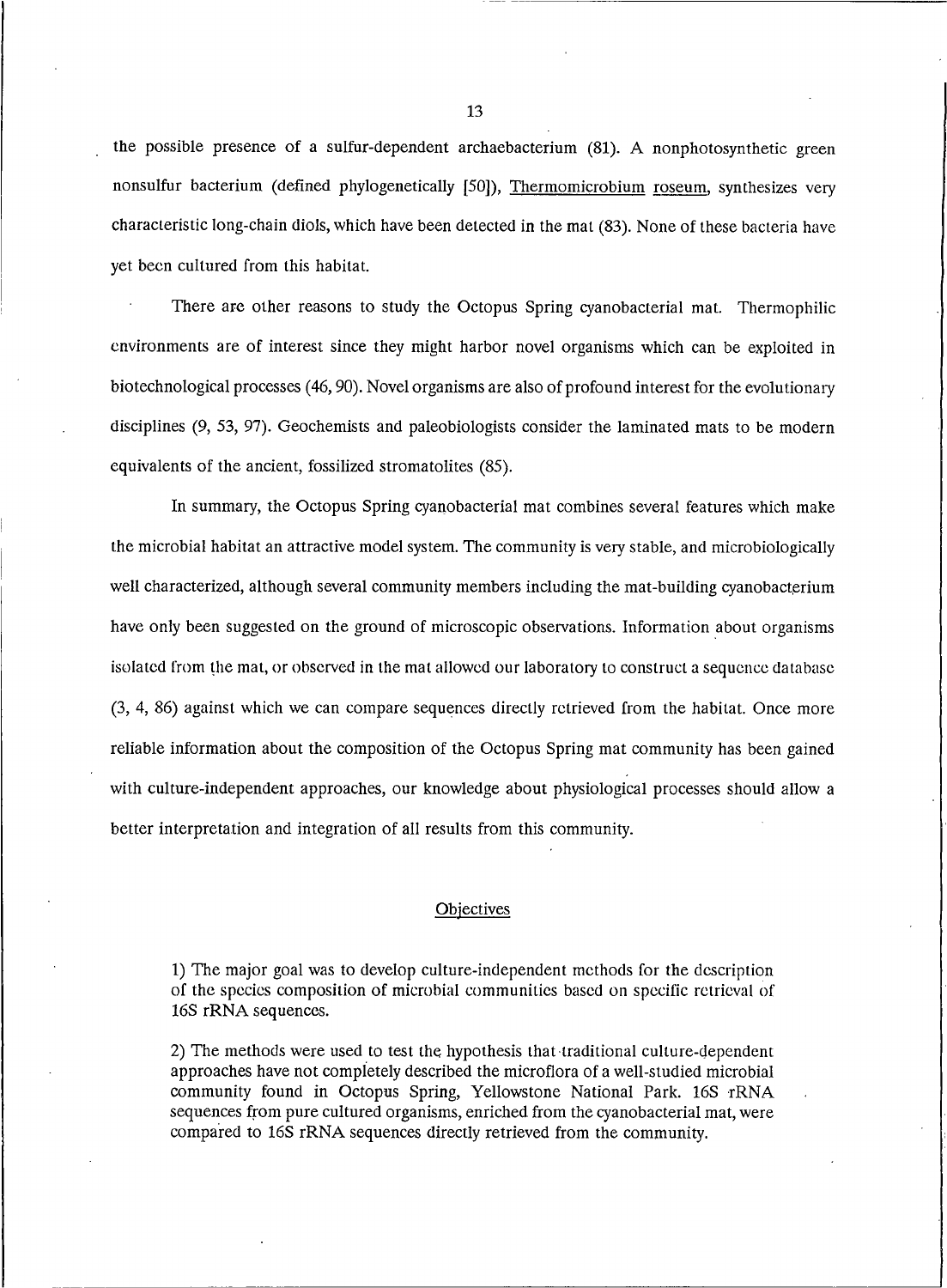3) The phylogeny of the community members, whose sequences were recovered, was established.

4) The methods were also applied to the selective cloning of 16S rRNA sequences from an organism, thought to be a possible Octopus Spring cyanobacterial mat community member. This organism, "Heliothrix oregonensis", can currently only be grown in a coculture with the planctomycete bacterium Isosphaera pallida. This makes reverse transcriptase sequencing of its 16S rRNA, for inclusion in the sequence database, impossible.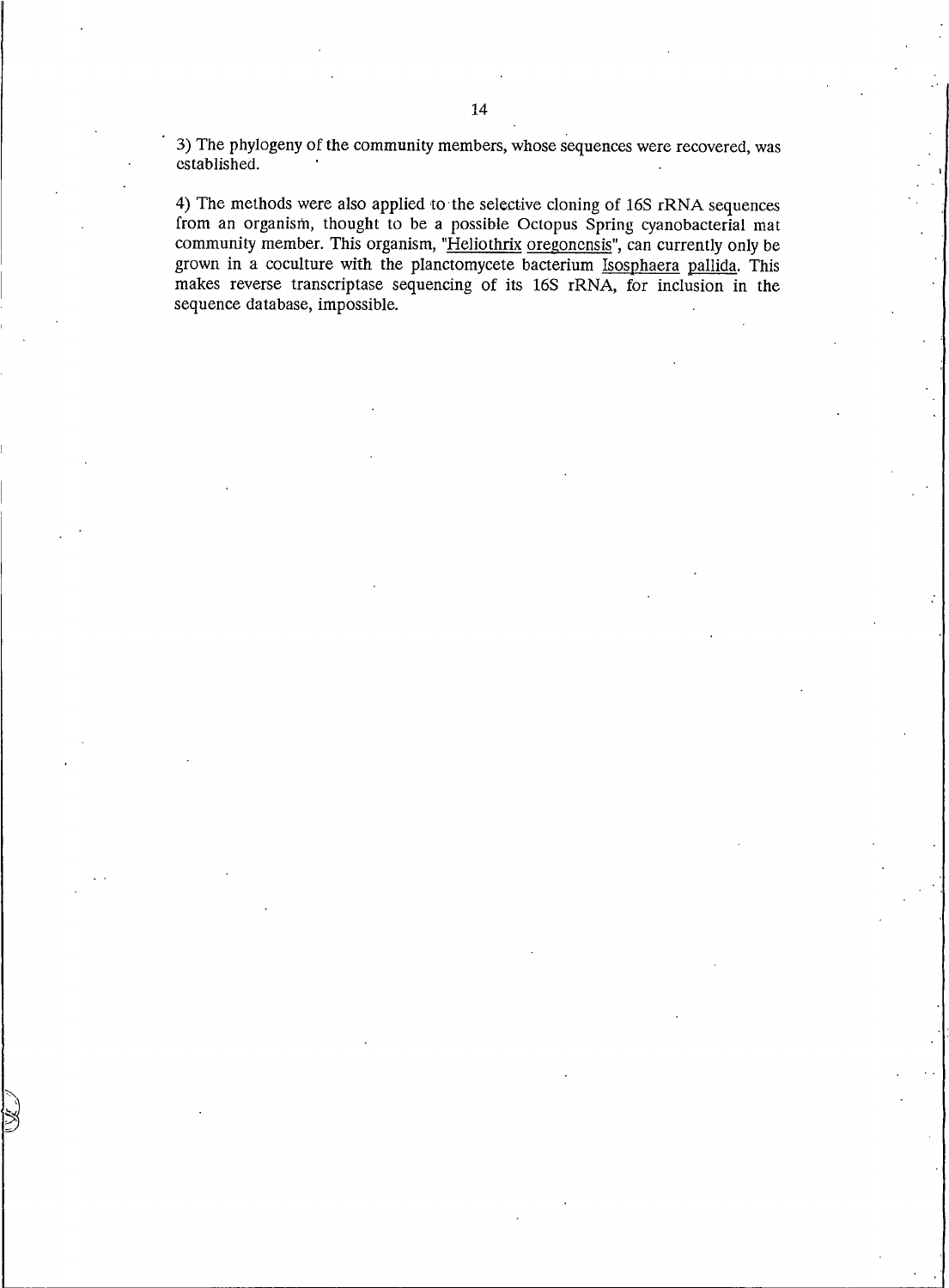### MATERIALS AND METHODS

#### **General Protocols**

Neutral and alkaline gel analysis of the reaction products of cDNA synthesis, analysis of RNA on formaldehyde-agarose gels, and restriction enzyme digests were performed according to standard protocols (40). Several strategies which were followed to guard against RNase activity in the work with RNA are described by Blumberg (7).

#### Isolation and Purification of RNA

#### Collection of Samples and Lysis of Cells

Samples from Octopus Spring were taken from the shoulder area where the temperature is about 55°C. For the rcDNA libraries OS-I and OS-II the top 1 cm was collected. To collect mostly phototrophic community members only the top 2 mm were used for the library OS-III. Since all physiological processes occur in the top  $5 \text{ mm}$  (84), only the top  $5 \text{ mm}$  were collected for the libraries OS-V L and OS-VI L. For enzymatic lysis of the cells the mat sample was homogenized in the field in a Wheaton tissue grinder in lysis buffer (10 mM Tris [pH 7.6], 0.5 M NaCl, 1% sodium dodecyl sulfate [SDS], 30 mM ethylenediaminetetraacetic acid [EDTA]). Proteinase K (Boehringer Mannheim Biochemicals, Indianapolis, IN [BMB]) was added to a concentration of 60  $\mu$ g/ml; the homogenate was incubated at 50°C for 20 minutes and then mixed with phenol-chloroform-isoamylalcohol (25:24:1) to stop all enzymatic activities. This mixture was placed on dry ice, transported to the laboratory, and stored at -70°C until needed.

Alternatively the sample was immediately frozen in liquid nitrogen, placed on dry ice, transported to the laboratory, and stored as above. For mechanical cell disruption the sample was thawed out, ground with mortar and pestle in either lysis buffer (for extraction of total cellular RNA) or ribosome buffer (for isolation of ribosomes, see below), and subjected to 2 cycles through the